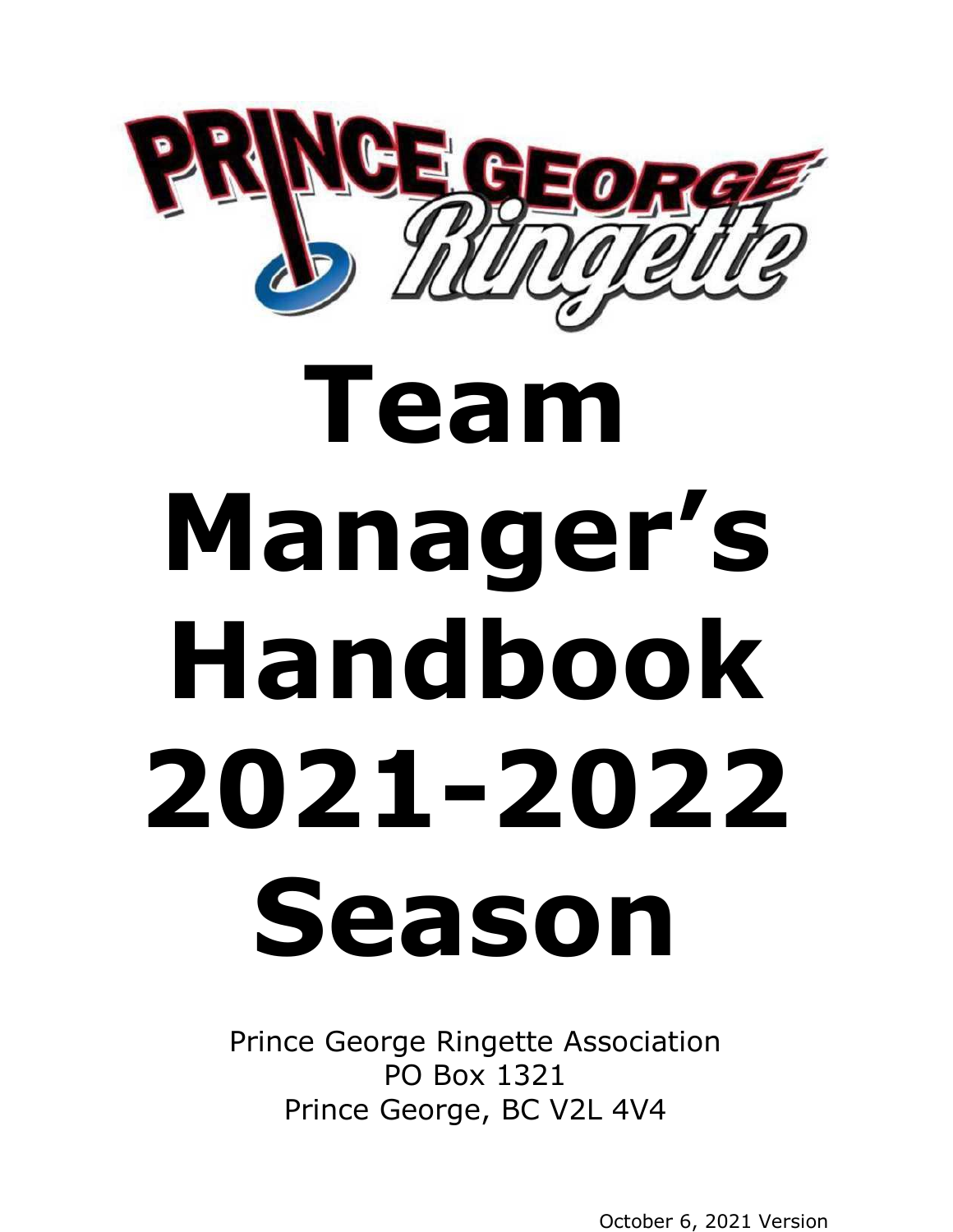# **Table of Contents**

| 1. Prince George Ringette Association Overview and Relevant Policies3 |  |
|-----------------------------------------------------------------------|--|
| a. New Policy 2021- Ice Allocation and Facility Booking Policy3       |  |
|                                                                       |  |
|                                                                       |  |
|                                                                       |  |
|                                                                       |  |
|                                                                       |  |
|                                                                       |  |
|                                                                       |  |
|                                                                       |  |
|                                                                       |  |
|                                                                       |  |
|                                                                       |  |
|                                                                       |  |
|                                                                       |  |
|                                                                       |  |
|                                                                       |  |
|                                                                       |  |
| a. Game Information                                                   |  |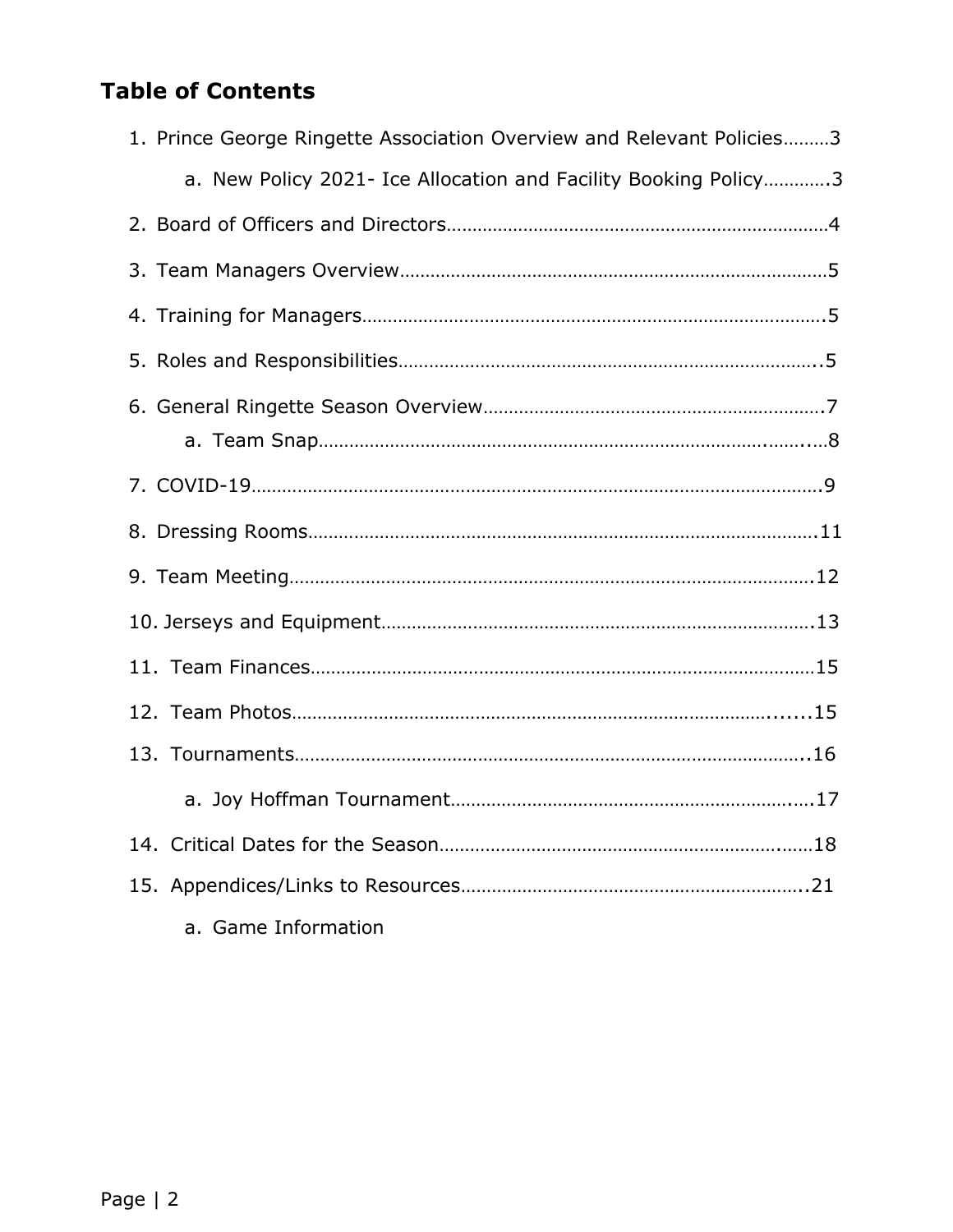# **Prince George Ringette Association**

The Prince George Ringette Association (PGRA) has been operating in Prince George since 1980, when the first team was created with the participation of 22 players. Today, PG Ringette boasts over 150 registered players every season with one or more teams in most divisions: FUN1, FUN2, U10 (Ages 4- 9), U12 (ages 10-11), U14 (ages 12-13), U16 (ages 14-15), U19 (ages 16-19), 18+ Open (age 19 and over) and Masters (over age 30). The Association also has over fifty (50) volunteers who dedicate their time and energy to make the PGRA the great organization that it is.

Prince George Ringette teams compete in the Northern League Association and travel throughout BC to participate in invitational tournaments. The Northern League Association hosts tournaments in Terrace, Houston, Quesnel, and Prince George. The PGRA hosts the *Joy Hoffman Memorial Tournament* annually during the second weekend of November as part of the Northern League commitment.

Please refer to the PG Ringette website and the following link for policies and documents that may be helpful in your manager role.

[www.pgringette.ca](http://www.pgringette.ca/) <https://www.pgringette.ca/constitution-bylaws-policies/>

#### **New for 2021- Ice Allocation and Facility Booking Policy**

Ice times and facilities for gym ringette and dryland training are allocated to divisions and teams as fairly and equitably as possible on the basis of ice availability, number of teams, tournaments and related opportunities

The PGRA Ice Coordinator will be responsible for scheduling all Association ice times and is the contact for any ice or facilities booking related requests or issues.

A Board Designate- Vice President will be responsible for all Association facility bookings and is the contact for any facilities booking related requests or issues.

#### **All volunteers of the Prince George Ringette Association need to hold a valid Criminal Record Check Clearance Letter.**

This includes Coaches, Assistant Coaches, Managers, any on ice helpers, Board of Directors, and basically anybody else who is or could be in a position to supervise children.

The CRC process is handled online through the Criminal Records Review Program. All that the PGRA (Vice-President) receives is the applicant's clearance letter. More information is in the attachment section.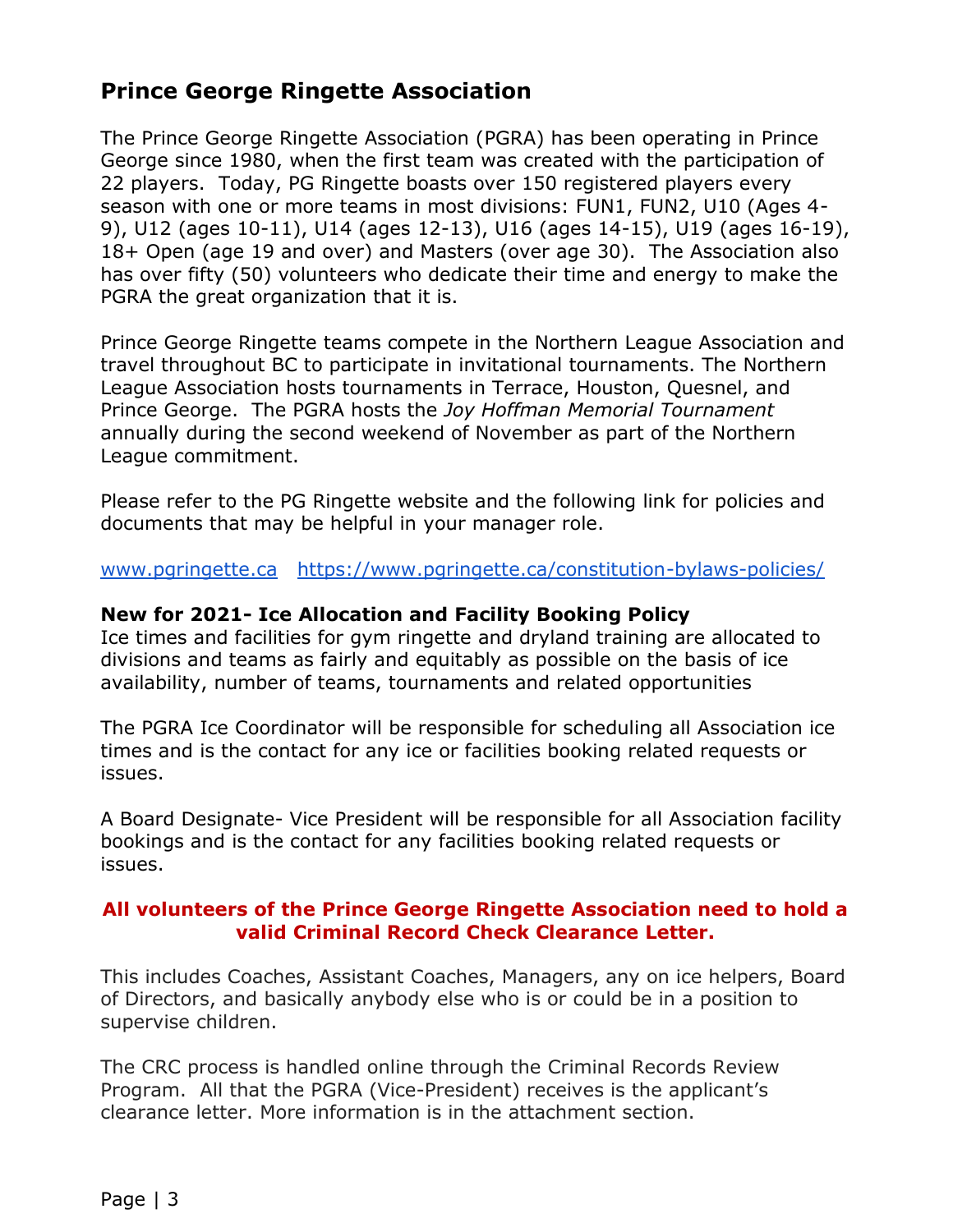# **Prince George Ringette Board of Officers and Directors (2021/2022)**

| Officel |
|---------|
|         |

| <b>Officers</b>                             |                                             |                           |  |  |
|---------------------------------------------|---------------------------------------------|---------------------------|--|--|
| President                                   | Gina Layte Liston                           | president@pgringette.ca   |  |  |
| <b>Vice-President</b>                       | Natsuko Komine Cronje<br>info@pgringette.ca |                           |  |  |
| Secretary                                   | Brenda Atkinson                             | secretary@pgringette.ca   |  |  |
| Registrar                                   | Karen Andrews                               | registrar@pgringette.ca   |  |  |
| Treasurer                                   | Rayna Barter                                | treasurer@pgringette.ca   |  |  |
| <b>Directors and Area of Responsibility</b> |                                             |                           |  |  |
| Coaching                                    | Jana Campbell                               | coaching@pgringette.ca    |  |  |
| Ice Scheduling                              | Brooklyn Roehl                              | ice@pgringette.ca         |  |  |
| <b>Officials</b>                            | Chris Bjorn                                 | officials@pgringette.ca   |  |  |
| Engagement and<br>Events                    | Vacant<br>publicity@pgringette.ca           |                           |  |  |
| Webmaster                                   | <b>Bree Purden</b>                          | webmaster@pgringette.ca   |  |  |
| Sponsorship<br>Director                     | Nichole Wareham                             | sponsorship@pgringette.ca |  |  |
| Past President                              | Aaron Bond                                  | provincials@pgringette.ca |  |  |
| <b>Manager Positions</b>                    |                                             |                           |  |  |
| Equipment                                   | Vacant                                      | equipment@pgringette.ca   |  |  |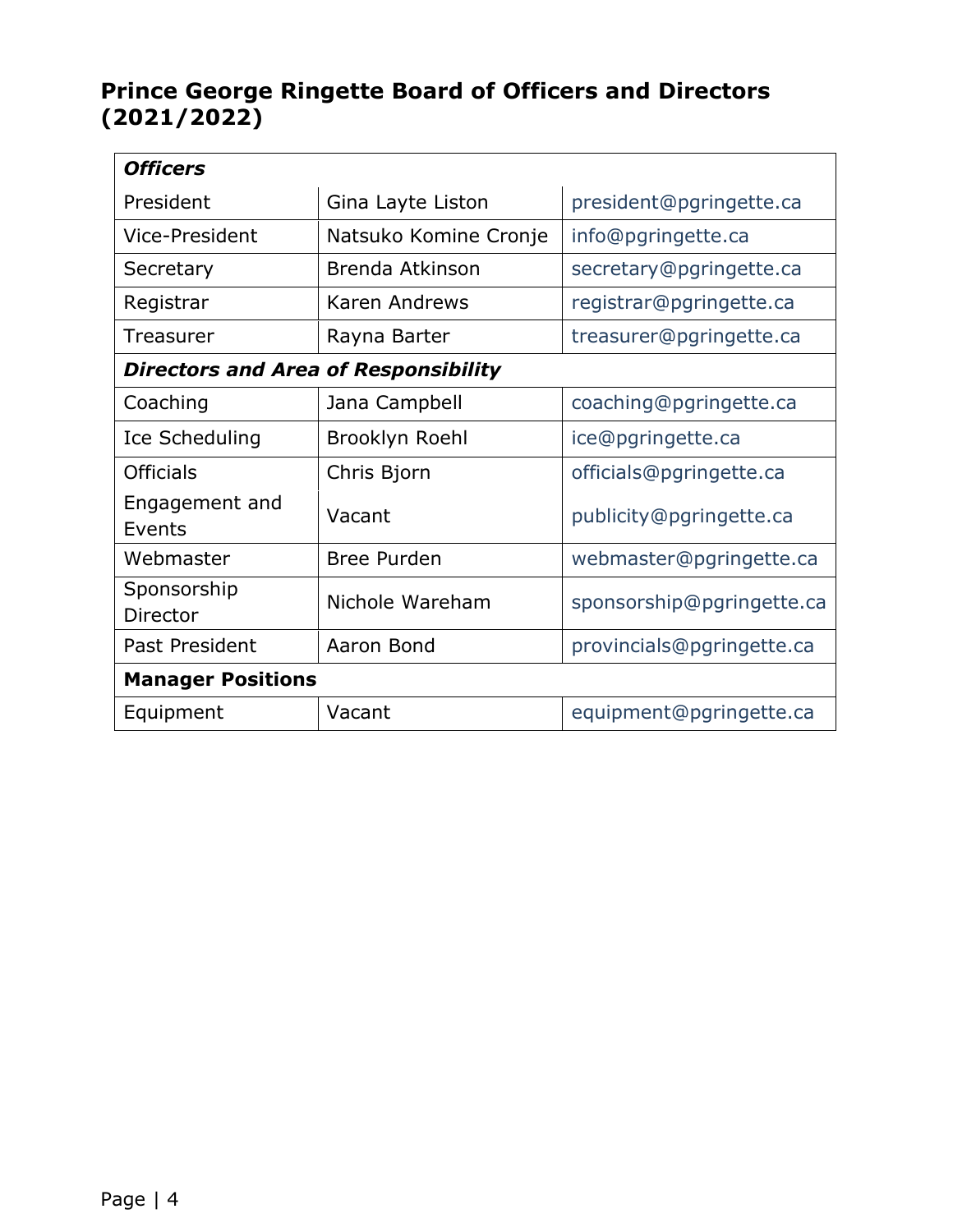# **Team Manager Overview**

Thank you for taking on the role of Team Manager! The manager is a key component and essential to parent/coach interactions, overall team organization, player and team documentation, team travel and fundraising. The interaction and organization of the team manager is a huge part of why parents keep bringing their child to Ringette.

To have a successful season it is important for the Head Coach and Team Manager to clearly define and agree upon responsibilities at the beginning of the season, and to keep an open line of communication throughout the season. Duties performed by the Team Manager will vary somewhat by team, based on the Team Manager's abilities, interests, and availability, the Coach's perspective on responsibilities and by what other parents do.

# **Training for the Role**

Prince George Ringette Association (PGRA) requires that all team managers be certified. The cost of the certification is reimbursed by PGRA.

Ringette Canada has developed a complete training program for managers in order to address the special skills which managers must have in order to perform their job. This managerial "course" has been designed specifically for those who may not wish to coach, yet wish to contribute and be involved in a team's organization. The Manager's Certification Program is a completely online program and is available directly from Ringette Canada through the following website:

<http://www.coachingringette.ca/c/index.php?page=327>

# **Roles and Responsibilities**

Prior to the start of the playing season (beginning of October), Team Head Coaches will be identified and the PGRA Head Coach and Team Formation Committee/Registrar will provide the Head Coach with a team list and a copy of all player's registration forms. If there are any new registrations or requests for movement of players, the Player Movement Committee will discuss the request with the Head Coach.

It is the Head Coach's responsibility to find a team manager with whom he/she will work closely with throughout the Ringette season. The Team Manager is the primary source of team communication for parents, coaches, and tournament directors. The Team Manager communicates all information from the Team Staff and PGRA to the parents.

**It is important for the Team Manager and the Head Coach to meet at the start of the season (and before the parent meeting) and establish a cohesive plan before they start talking to parents.**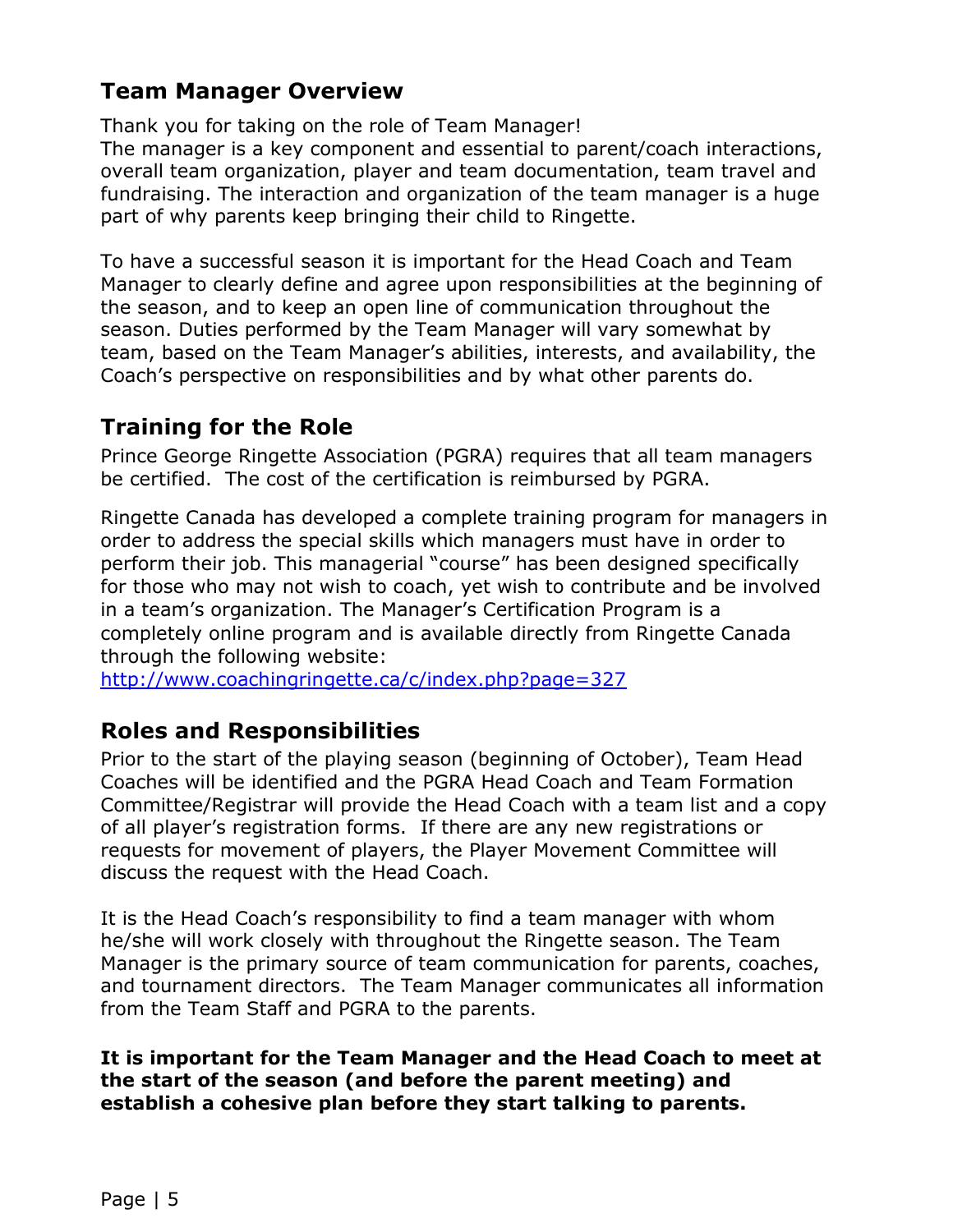The Head Coach should pass all registration and team information to his/her Team Manager. The Team Manager must review all information in the documentation and facilitate the addition of any missing information. For example, if the care card  $#$  is missing from the registration information please get the missing info from the parent/guardian and forward to the Registrar. Ensure that all parents of new players have provided copies of the player's birth certificate. Most returning players should have this information on file. If in doubt, contact the Registrar for confirmation of information on file.

Ensure medical information is up to date and that all team staff are aware of any underlying concerns. Work with the coaches to establish an emergency kit with all necessary items. Any time a player is injured during an ice time (game or practice), the coach must complete an accident and injury report and submit this to BC Ringette (if possible ASAP, if not within 24 hours). The coaches may ask for the manager's assistance in obtaining details. Attached is the link to the form on BC Ringette. It can be completed online or printed and completed by hand. [https://www.ringettebc.ca/wp](https://www.ringettebc.ca/wp-content/uploads/2017/06/Incident-Report-Form.pdf)[content/uploads/2017/06/Incident-Report-Form.pdf](https://www.ringettebc.ca/wp-content/uploads/2017/06/Incident-Report-Form.pdf)

**Codes of Conduct**: All players, parents, volunteers and team staff must read and sign a Code of Conduct. Team Managers are not only responsible for upholding the code of conduct personally, but also that the code of conduct is being followed by the players, parents, volunteers and other team staff. The Team Manager is to keep all originals in a secure place (except Coach Code of Conduct forms which are held by the Coaching Director); and at season end all the copies are destroyed.

U14 and Up Code of Conduct: [https://www.ringettebc.ca/wp](https://www.ringettebc.ca/wp-content/uploads/2018/09/CodeofConduct_AthletesU14AndUp.pdf)[content/uploads/2018/09/CodeofConduct\\_AthletesU14AndUp.pdf](https://www.ringettebc.ca/wp-content/uploads/2018/09/CodeofConduct_AthletesU14AndUp.pdf)

FUN1, FUN2, U10 and U12 Code of Conduct: [https://www.ringettebc.ca/wp](https://www.ringettebc.ca/wp-content/uploads/2018/09/CodeofConduct_AthletesU12AndDown.pdf)[content/uploads/2018/09/CodeofConduct\\_AthletesU12AndDown.pdf](https://www.ringettebc.ca/wp-content/uploads/2018/09/CodeofConduct_AthletesU12AndDown.pdf)

Volunteer (Trainer, Managers, Helpers) Code of Conduct: [https://www.ringettebc.ca/wp](https://www.ringettebc.ca/wp-content/uploads/2018/09/CodeofConduct_GeneralServicesVolunteer.pdf)[content/uploads/2018/09/CodeofConduct\\_GeneralServicesVolunteer.pdf](https://www.ringettebc.ca/wp-content/uploads/2018/09/CodeofConduct_GeneralServicesVolunteer.pdf)

Parent Code of Conduct [https://www.ringettebc.ca/wp](https://www.ringettebc.ca/wp-content/uploads/2018/09/CodeofConduct_Parents.pdf)[content/uploads/2018/09/CodeofConduct\\_Parents.pdf](https://www.ringettebc.ca/wp-content/uploads/2018/09/CodeofConduct_Parents.pdf)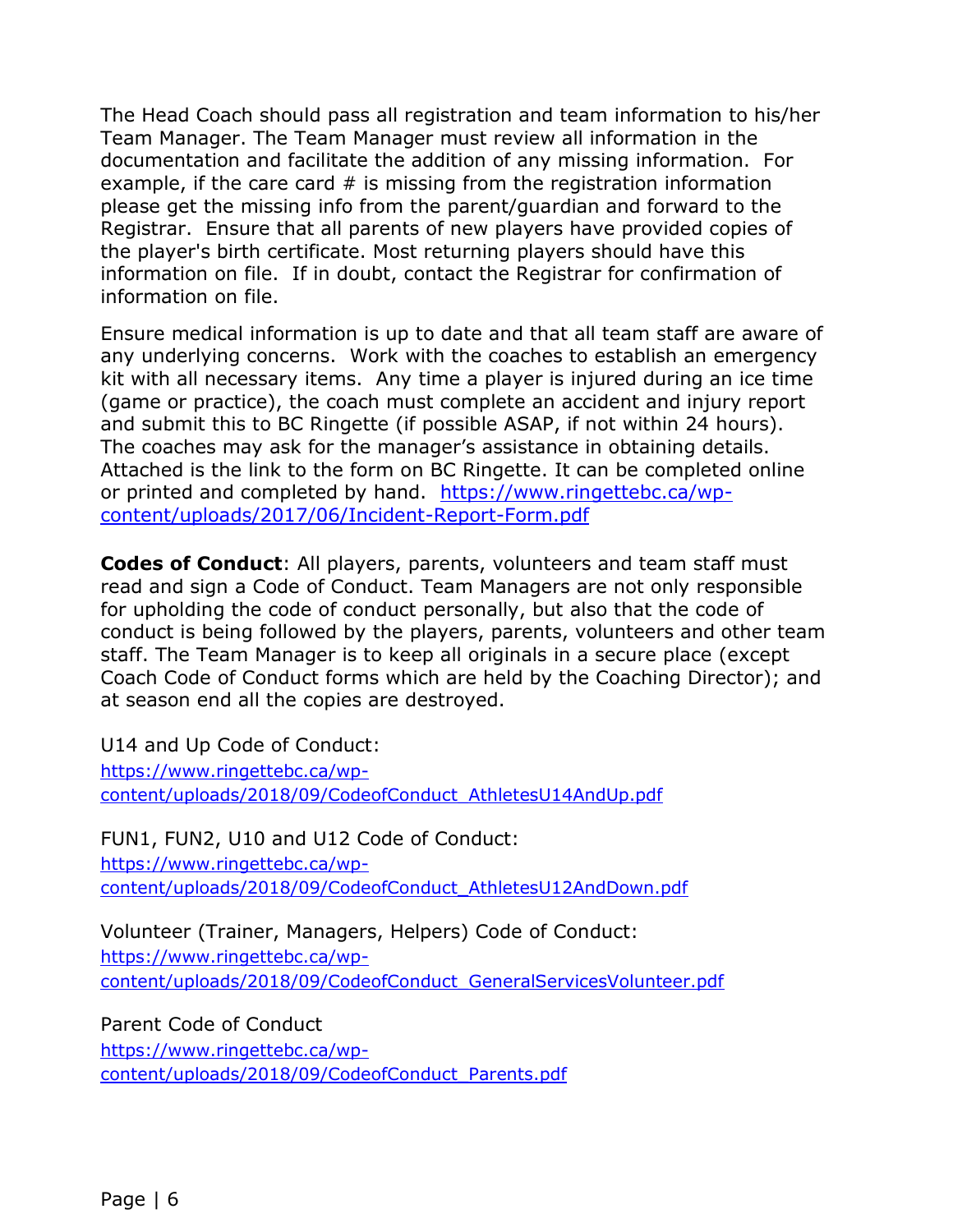The Head Coach and Manager should discuss the PGRA Team Apparel Policy which is available on the PGRA's website:

<http://www.pgringette.ca/wp-content/uploads/2018/08/Team-Apparel-Policy.pdf> and Team Finance Policy regarding how funds will be collected and utilized during the season should be reviewed on the PGRA website:.

<http://www.pgringette.ca/wp-content/uploads/2018/08/Team-Finance-Policy.pdf>.

## **The Rule of 2 must be adhered to at all times.**

The Prince George Ringette Association actively participates in Safe Sport and the Rule of 2. The Rule of 2 serves to protect players in potentially vulnerable situations ensuring more than one adult is present. This includes change rooms, closed-door meetings, travel, and training environments, amongst others.

Any one-on-one interaction between a member of the Team Staff or a PGRA volunteer and a player must take place within earshot and view of a second CRC-cleared member of the Team Staff or a volunteer.

One (1) screened member of the Team Staff must be the same gender as the player.

**Conflict Management Working with Team Parents**- As a Manager you should encourage strong communication if you sense that there are misunderstandings developing. It is preferable that any issues that arise on a team can be dealt with through direct and open communication as early as possible. Evaluate criticism before reacting. Players and parents are encouraged to deal directly with the Manager first, if there is a problem to be addressed. Problems need to be dealt with promptly and without bias to ensure the players have a positive season!

**Tip: Use The 24**‐**Hour Rule**: If a parent has something to say to team staff (that could be contentious) suggest that they wait 24 hours after the event or the game before discussing it. By this time, everyone will have a better perspective and a lot of arguments naturally are eliminated in the process.

### **GENERAL RINGETTE SEASON OVERVIEW**

● **Team Manager's Kit**: Masking tape, hockey tape, sharpie, moleskin, bandaids, sewing kit, scissors, safety pins, hair elastics, socks Multi Tool, mini first aid kit, menstrual products, tissues, neck guard, wet wipes, spare laces, seam ripper, and spare helmet hardware/parts.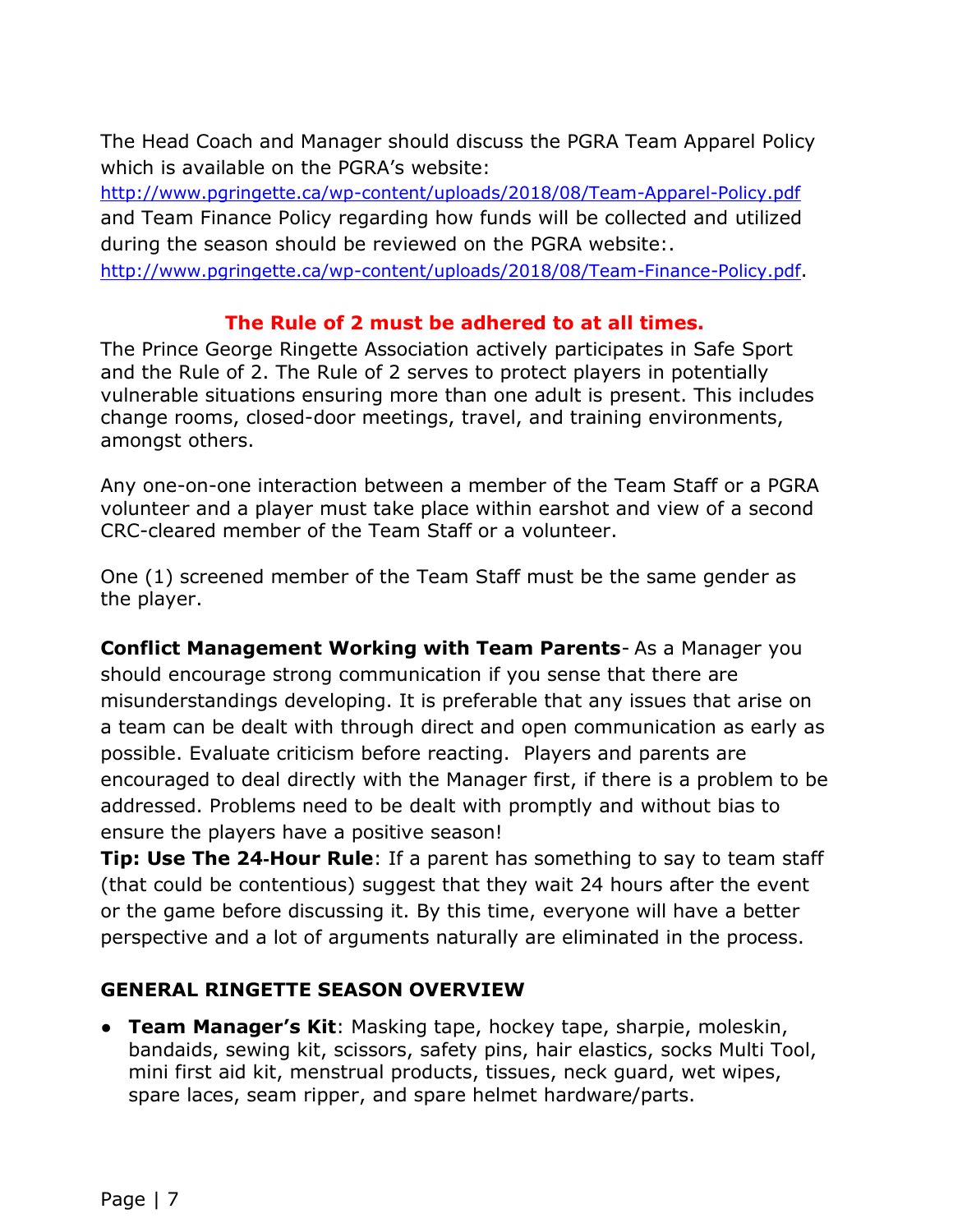- When emails are sent out to groups, it is suggested that BCC or an 'undisclosed recipient' email list is used;
- There are many times when you will want to enlist other parents as volunteers. All volunteers who are supervising or interacting with the players on the bench or in the dressing rooms, **MUST** have a criminal record check completed.
- During the year, coaches will identify games vs practice ice times and managers are to coordinate volunteers for score keeper, time keeper and shot clock (U12 and up) for game ice times only (not needed for practice times). Coordinate with the other managers to determine responsibility here. For all games, **there needs to be a female volunteer** on the bench (Female Coach, Female Manager or another Female parent with a completed Criminal Records Check). The level of certification required for the Female on the Bench varies with age division. The Coaching Director will provide coaches with details of requirements for their division.
- The PGRA President must also be notified of any training facilities used by teams other than the City of Prince George arenas. (This is to ensure insurance coverage.)

#### **TeamSnap**

- [helpme.teamsnap.com](http://helpme.teamsnap.com/) is the source for help documentation & videos!
- At the start of the season, Board members will import the currently registered players and their registered parents/guardians from a Karelo export. Once complete, the player (using the email that was listed on registration, usually parent/guardian) will receive an invite to become a member of PGRA TeamSnap for Clubs & Leagues.
- It's important to note that the player is the member.
- The parent/quardian will need to accept this invite and download the TeamSnap app in preparation for rostering.
- Once a player is rostered, they will automatically receive a TeamSnap notification.
- Team Staff need to be rostered as non-players. They need to become members of our association as well.
- In order to roster Team Staff, their first name, last name & email address is needed.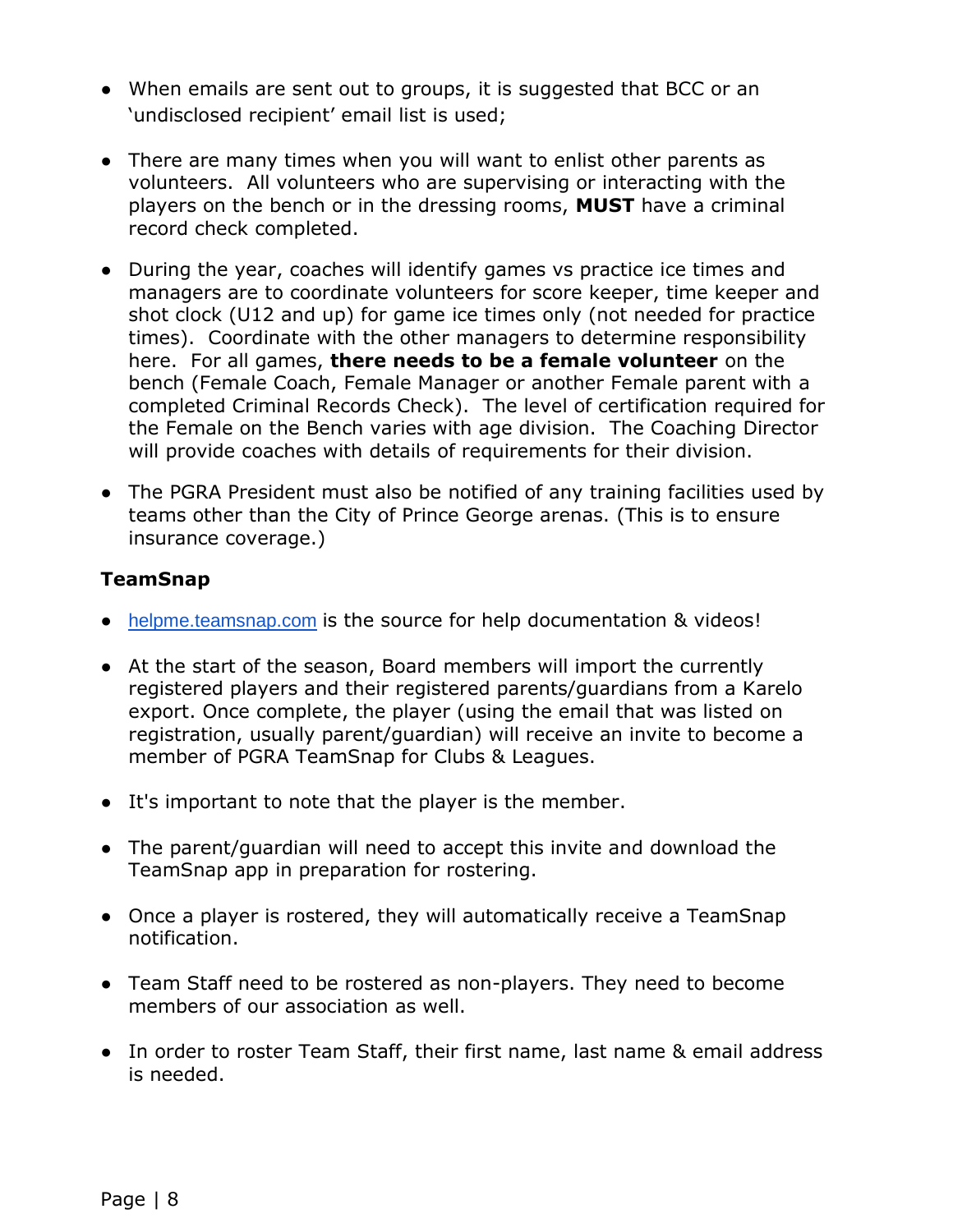- Team Managers need to be indicated as they will be designated as "managers" allowing them to manage their TeamSnap team account.
- Managers need to know that they need to use a browser (Chrome is preferred) to manage their team as the app is limited in management capabilities.
- Parents/Guardians can add as many family members as they like once their player is rostered. We ask that families who have limited communication with other family members to please add everyone who needs to be notified of events, schedules, etc.

## **COVID-19 Association Information**

Information relating to COVID-19 and PG Ringette will be posted to the website and emailed to the membership.

[Gina Layte Liston](mailto:president@pgringette.ca) is our current COVID Board member responsible for COVID-19 and can answer questions you may have.

Here is what the PG Ringette Association is following for guidance during this time:

- BC's Restart Plan- Step 3 as of July 1, 2021
- Northern Health Authority- Health Orders as of September 7, 2021
- BC Ringette- COVID-19 Update regarding Proof of Vaccination status on September 22, 2021
- City of Prince George- COVID-19 Update regarding Proof of Vaccination status on September 24, 2021

Here is what you need to know when the players, volunteers and spectators come to the rink:

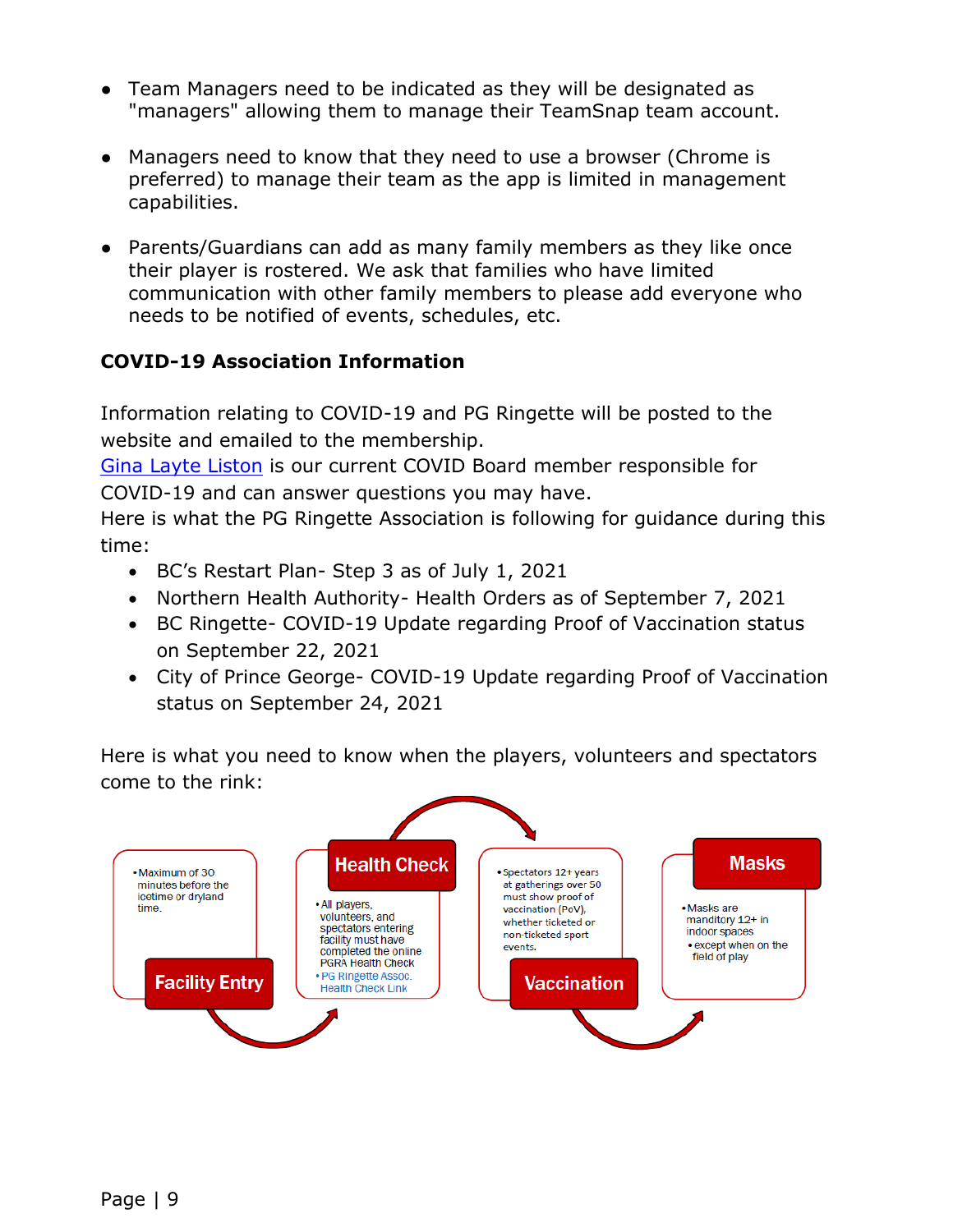Here is what you need to know when the players, volunteers and spectators come to the Northern Sports Centre:



The Prince George Ringette Association has updated its Safety Plan (September 27, 2021) and can be reviewed in the Prince George Ringette Association Safety Plan.

An important part of the process is to complete the **Prince George Ringette** [Online Health Assessment](https://docs.google.com/forms/d/1jFnTog4ZgpqDCuEPg0YlEC8LpoQekQ7SeAh241Eh-V8/edit) each time volunteers and spectators enter an arena and any other facilities. For players, the Health Check in TeamSnap.

For more information, please refer to the following information:

• Return to Ringette Guidelines- BC Restart 2.0 Version (updated July 2, 2021). Ringette BC's Return to Ringette Guidelines are founded on the overriding principle of fostering and providing a safe environment for all participants. The Return to Ringette Guidelines seek to balance the maximum allowable participants with the context of the regulations put forward by the Provincial Health Officer (PHO).

[Ringette BC Return to Ringette Guidelines BC Restart Plan 2.0 \(July 2 2021](https://www.ringettebc.ca/wp-content/uploads/2021/07/Ringette-BC-Return-to-Ringette-Guidelines-BC-Restart-Plan-2.0-July-2-2021-updated.pdf) [updated\)](https://www.ringettebc.ca/wp-content/uploads/2021/07/Ringette-BC-Return-to-Ringette-Guidelines-BC-Restart-Plan-2.0-July-2-2021-updated.pdf)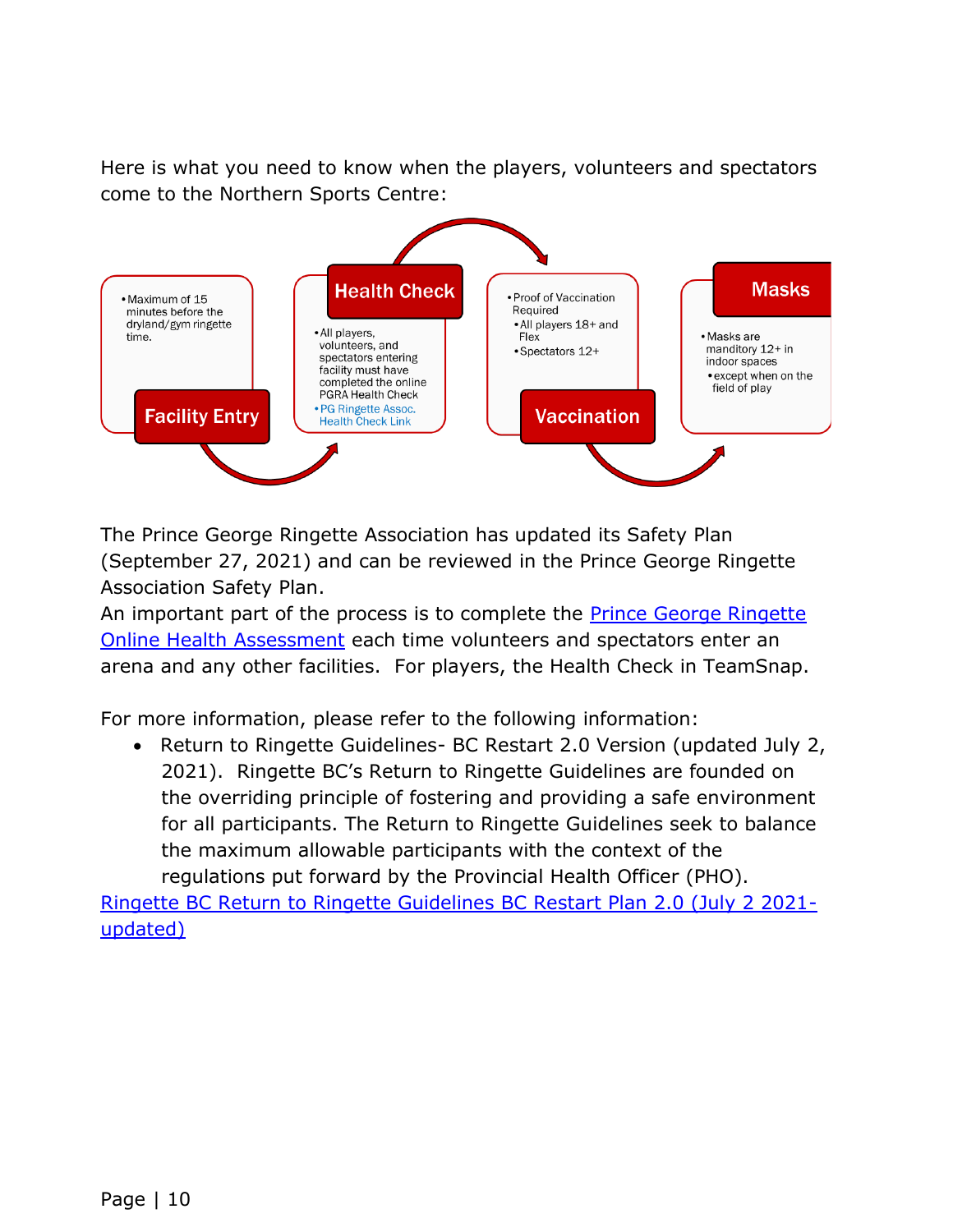## BC RINGETTE RETURN TO SPORT- JULY 1, 2021

# BC RESTART 2.0 PLAN - FURTHER LOOSENING OF RESTRICTIONS

|  |  | STIMATED START DATE: JULY 1, 2021 |
|--|--|-----------------------------------|
|  |  |                                   |

|                      | <b>INDOOR SPORT</b>                                   | <b>OUTDOOR SPORT</b>                               |
|----------------------|-------------------------------------------------------|----------------------------------------------------|
| Health Checks & I    | Health Checks - Recommended<br>$\bullet$              | Health Checks - Recommended                        |
| <b>Safety Plans</b>  | Communicable Disease Plans<br>٠                       | Communicable Disease Plans                         |
| Contact              | Contact permitted on the field of play<br>٠           | Contact permitted on the field of play             |
| Travel               | Within Canada<br>٠                                    | Within Canada                                      |
| <b>Group Size</b>    | Group size:<br>٠                                      | Group size:                                        |
|                      | 50 people or 50% of Capacity for<br>$\circ$           | o 5000 or 50% of capacity for the                  |
|                      | the venue (whichever is greater)                      | venue (whichever is greater)                       |
|                      | No cohorts                                            | No cohorts                                         |
| Permitted            | Scrimmages, practices, games, contact<br>$\bullet$    | Scrimmages, practices, games, contact<br>$\bullet$ |
| <b>Activities</b>    | training                                              | training                                           |
|                      | Events and Tournaments                                | Events and Tournaments                             |
|                      | In person meetings                                    | In person meetings                                 |
| Age Groups           | All Ages<br>٠                                         | All Ages                                           |
| <b>General Notes</b> | Mask are NOT required on the Field of Play<br>٠       | Mask are NOT required on the Field of<br>٠         |
|                      | Mask are recommended off the field of                 | Play                                               |
|                      | play <sup>4</sup>                                     | Mask are not required outdoors                     |
|                      | Spectators are permitted - see group size             | Further increase to the number of                  |
|                      |                                                       | Spectators - see group size                        |
| Come Try Ringette    | Must adhere to all indoor sport specific<br>٠         | Must adhere to all outdoor sport                   |
| specific guidelines  | guidelines and facility rules                         | guidelines if held outdoors.                       |
|                      | Pre-registration to maintain group sizes              |                                                    |
|                      | Equipment should be shared only when<br>needed.       |                                                    |
|                      | Follow group size rules                               |                                                    |
| <b>Gym Ringette</b>  | Must adhere to all indoor sport specific<br>$\bullet$ | adheres to all outdoor sport specific              |
| specific Guidelines: | guidelines and applicable facility rules              | guidelines                                         |

- At this time we are also following the Northern Health Authority-Health Orders as of September 7, 2021 Northern Health Orders as of [September 7, 2021](https://www2.gov.bc.ca/assets/gov/health/about-bc-s-health-care-system/office-of-the-provincial-health-officer/covid-19/covid-19-mho-nh-gatherings-events.pdf)
- Ringette BC Illness Policy (November 9, 2020) BC Ringette Illness [Policy \(November 9, 2020\)](file:///C:/Users/envir/Documents/Custom%20Office%20Templates)
- Ringette BC COVID-19 Parent Information [COVID-19 Parent](https://www.ringettebc.ca/wp-content/uploads/2020/09/COVID-19-Parent-Information-Handout-V2.docx.pdf)  [Information Handout-V2](https://www.ringettebc.ca/wp-content/uploads/2020/09/COVID-19-Parent-Information-Handout-V2.docx.pdf)

#### **DRESSING ROOMS**

- It's up to parents/managers/coaches- but generally Dads are only allowed in dressing room for FUN1, FUN2, and U10 only. The Rule of 2 must always be followed.
- From the U12 age division and up, Team Staff and volunteers (that have completed criminal record checks) should check in on the players consistently to ensure the players are behaving appropriately and there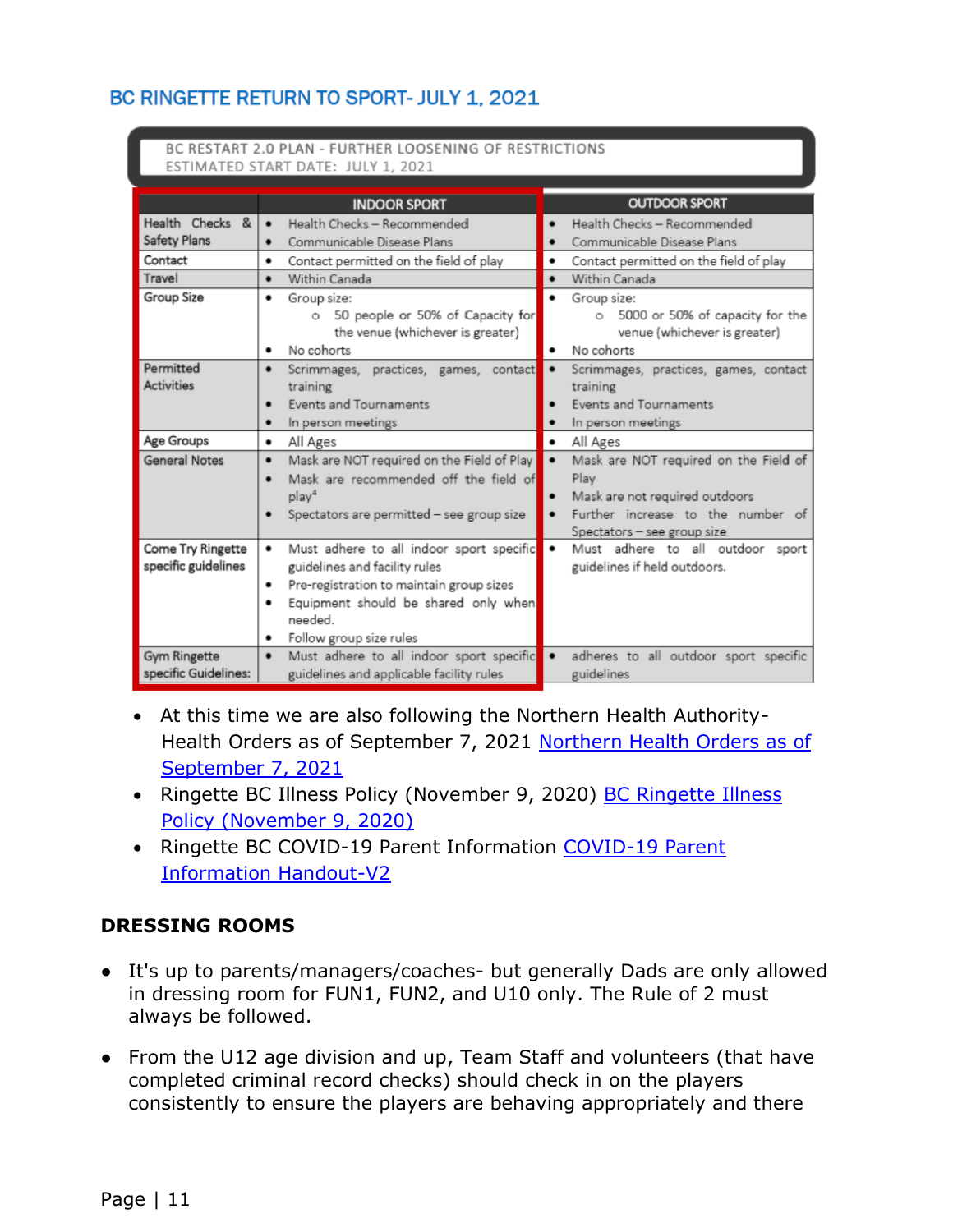are no problems. The female Team Manager or female volunteers (or male team staff and volunteers for male change room) should never be in the dressing room alone with players at any time, and especially when they are showering or changing. Two (2) adults must be present together. If the team has parents that provide supervision in the dressing rooms on a regular or semi-regular basis these parents must complete and submit a PGRA Volunteer Form and have a completed Criminal Record Check. If two teams share a dressing room, do not assume that the other team will have a female in the dressing room. If you have a male on your team you need two (2) male volunteers to be in their dressing room. If it is not the parent of the male player, then it is recommended that two male volunteers are present.

- Cell phones are not allowed to be used in change rooms. If teams have a sound system for playing music and wish to connect a cell phone/ipod, this is acceptable but must be monitored and not used for any other purpose.
- When a child comes off the ice/bench to a dressing room, it is the Team Manager's responsibility to help that player or ensure that a genderappropriate Coach assists them. Make sure the player finds their parent or you have to stay with them during bathroom breaks, changing or whatever. A player should not be alone in the dressing room.
- Managers should purchase a lock and ensure the team always has a locked dressing room when practicing or during away games. The arenas have had an increase in thefts in the past 2 years and players have had items stolen even with on-site security.

### **TEAM MEETING**

The Head Coach should have a team meeting with the player's parents/guardians within the first weeks of the team being formed in the Ringette season. The Manager should assist the Head Coach in planning this meeting if possible.

The following items are suggestions for the agenda:

- Introduce the team staff: Head Coach, Assistant Coaches, Team Manager and any other team staff;
- Review team, coaches and player expectations;
- Seek parent volunteers fundraising, collecting money, scorekeeper, timekeeper, etc...
- Discuss Northern League (Terrace, Houston, Quesnel and Prince George)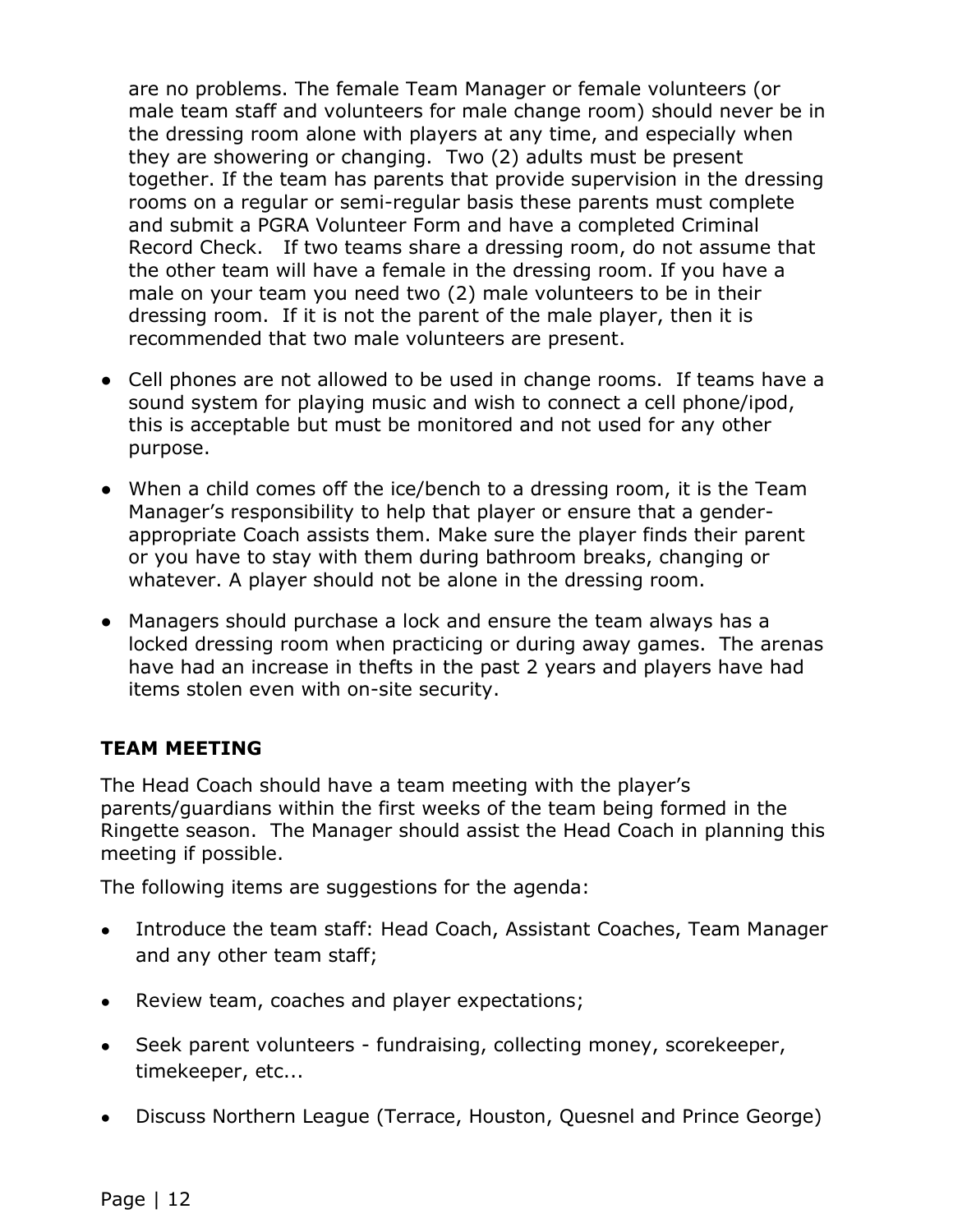tournaments and encourage everyone to attend- these are our only league games. There is no fee for Northern League tournaments.

- Discuss team travel- it is critical to know commitment at the start of the season as deadlines and additional registration fees are due quickly. Coaches/Managers should discuss options for additional tournaments in BC or Alberta ASAP.
- Encourage parents not to drop off their child at the rink until they see a manager/friend/coach. Sometimes parents get wrong dates/times or a practice has been cancelled. If a parent drops off their child the parent should arrange with someone that that person will help your skater in case of any problems. Managers cannot always be at games and coaches are busy and can't leave the ice.
- Other- Team fundraising, socials off ice, dry land training. This will vary with team and age level. It is a great idea to find a way to get the players together for an off-ice social at the beginning of the year to encourage friendship-building. It's also a great time to cover more details with the parents while the players socialize.
- Review the Codes of Conduct and distribute for signing. Parents need to sign the Parent Code of Conduct. Players need to complete the Athlete Code of Conduct (for appropriate age) and any parent volunteering needs to also complete the Volunteer Code of Conduct (Managers need to sign the Volunteer Code of Conduct). Parents should receive copies of the Coaches' Code of Conduct as well so that they are aware; however, the retaining of these forms is completed by the Coaching Director. The Manager is to keep all signed codes of conduct (except Coaches' as these are held by the Coaching Director).
- Review the PGRA Apparel Policy with all of the parents and make decisions regarding team preferences.
- Review the PGRA Finance Policy with all parents and make decisions regarding team preferences.

### **JERSEYS AND EQUIPMENT**

- FUN1, FUN2 and U10 have their own jerseys that are theirs to keep and they do not have to return at the end of the year.
- All other teams- jerseys are the property of PGRA and will be issued to players at the beginning of the season. Managers should coordinate with the coaches to issue the jerseys and keep a record of players and jersey numbers in order to provide this information on tournament registrations and on game rosters. Contact PGRA Director responsible for equipment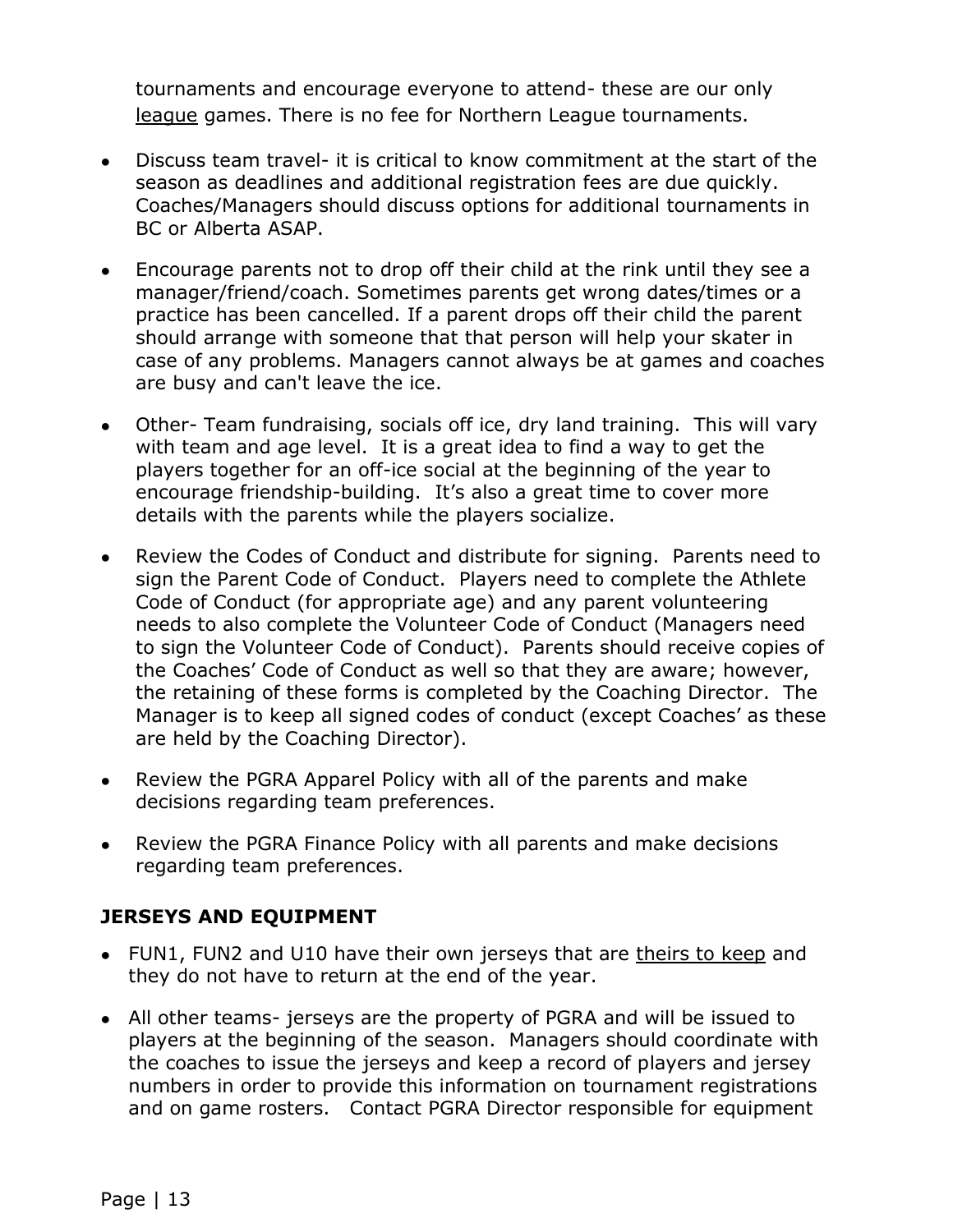to obtain the jerseys for your team.

- The list of which player has which jersey number should be provided to all the coaches.
- Missing or damaged jerseys will cost approx. \$90 to replace. Some teams will choose to collect a deposit for the jersey which is refunded at the end of year, after the return of an undamaged jersey. It is recommended that to reduce wear on jerseys, practice jerseys are worn for non-game ice times.
- U14 to U19 teams should have two (2) sets of jerseys (2 different colours) for tournaments, consult with other managers and the equipment manager to ensure this is available. For U12 there are three (3) sets of fifteen (15) jerseys.
- Sponsor bars will be provided by the Sponsorship Coordinator and are to be sewn on the top of the jersey. Please ensure all parents know that name and sponsor bars MUST be HAND SEWN, not machine sewn onto the jerseys. Name bars are optional but sponsor bars must be sewn on by the Joy Hoffman tournament. **The sponsor bars must be collected at the end of each season.**
- If a player does not have a name bar from previous years and wishes to order one, they may be ordered from Up the Creek Garment Co in Prince George. Generally, the manager or a volunteer parent will coordinate the order but costs are borne by the player/parent. Cost is  $\sim$ \$11.00. As Team Manager, canvas your players/parents to determine who needs/wants a name bar. They may be ordered simply by calling Up the Creek Garment Co. Request the 3-inch bar, white with black lettering. They are familiar with the order. Usually the printing takes less than 1 week.
- All equipment must be signed out by the Head Coach at the start of the season as well as signed back in at the end of the season. At the end of the year, all equipment received must be returned in full and in good condition.
	- o To start the season, each team will be given:
		- Rings;
		- First Aid Kit; and
		- Coach's Board.
- PGRA also loans out goalie equipment– to be returned at the end of season.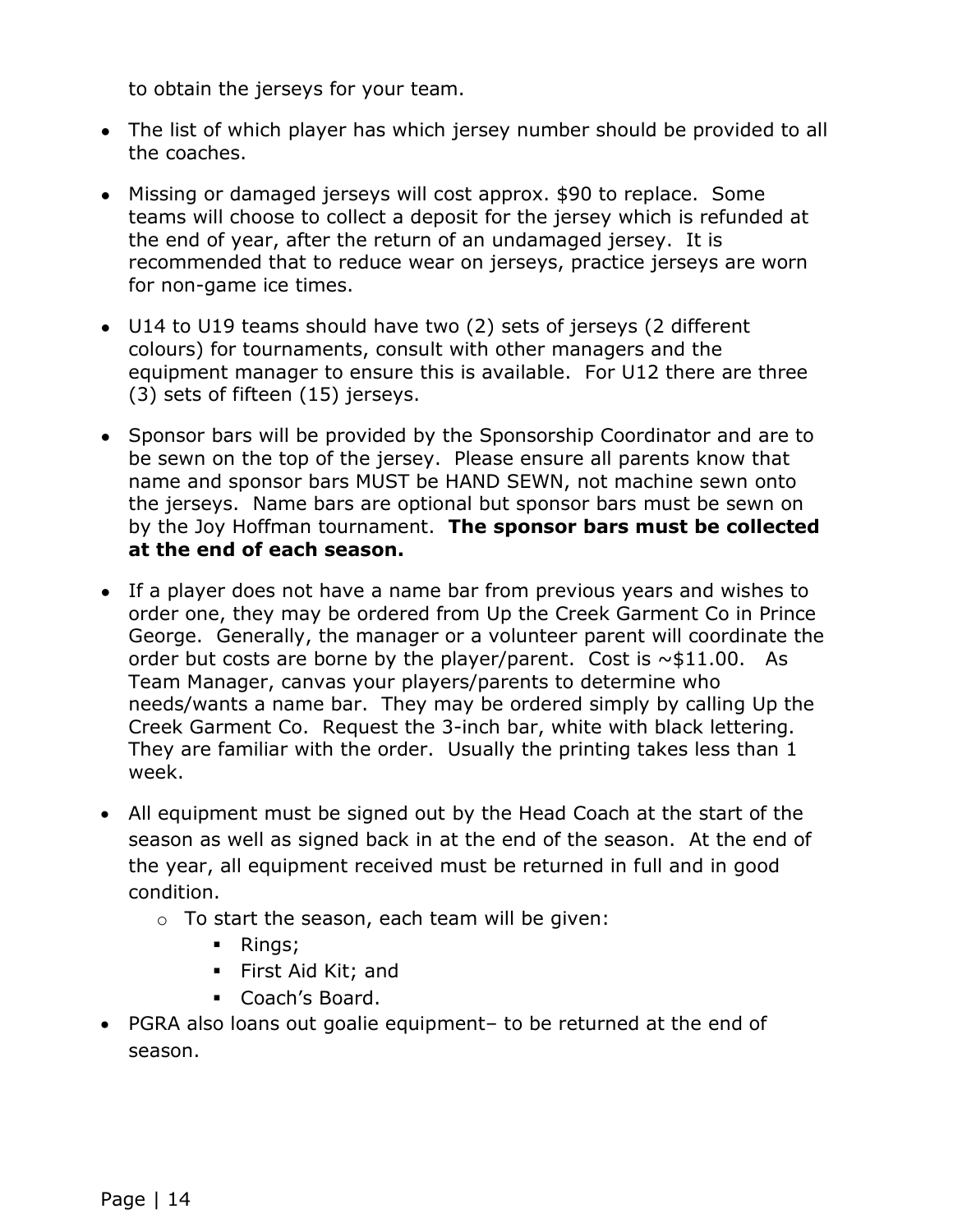### **TEAM FINANCES**

The Manager is responsible for registering the team for all tournaments. While Northern League tournaments do not have a registration fee, any other tournament will require payment of a fee at the time of registration. PGRA covers the cost of certain tournaments depending on the year and event (please check with the Treasurer).

All teams need to hold a vote at season commencement with parents to decide if money will be collected or fundraising carried out (and if so how money will be distributed), to pay for any team apparel (in line with the Team Apparel Policy), tournament attendance, and any other costs borne by the team. Season commencement means prior to attendance at the first Northern League tournament (usually the third week in October). This could be earlier if teams are formed and there are other earlier tournaments that teams want to attend. A season budget must be proposed by the Team Staff and voted on by the parents. The budget may be altered through the season, but parents must vote prior to changes being made. The Association has sample budgets available through the Treasurer. Any team bank accounts must have a head coach and a manager as authorized signatories. Budget and bank statements must be transparent and available to the entire team throughout the season via email. Any team sponsorship must also be tracked and form part of these team communications.

It is recommended that fees sufficient to cover expenses of tournament registration, Joy Hoffman baskets, Westerns baskets (19/20 year only), and end of year coach's gifts be collected at the beginning of the year to ensure funds are available for all registration deadlines. You may also want to include expenses related to other planned social events.

#### **TEAM PHOTOS**

- In the Fall, team photos are taken at the Rolling Mix Concrete Arena. You will receive a notice ahead of time for this event.
- You will receive all the selection envelopes that you will need for your team. Please ensure one envelope is provided for each player (ie two envelopes if someone has two kids on the same team).
- Payment is needed at the time of the photos, so please ensure that parents receive the selection envelopes prior to the event.
- Photos are done in full gear, minus helmet and neck guard. Skates will be worn with skate guards.
- Team Photos are a busy time. Inform players to come already dressed to make it a smooth and more timely experience for all. There will be volunteers helping to direct teams on the evening.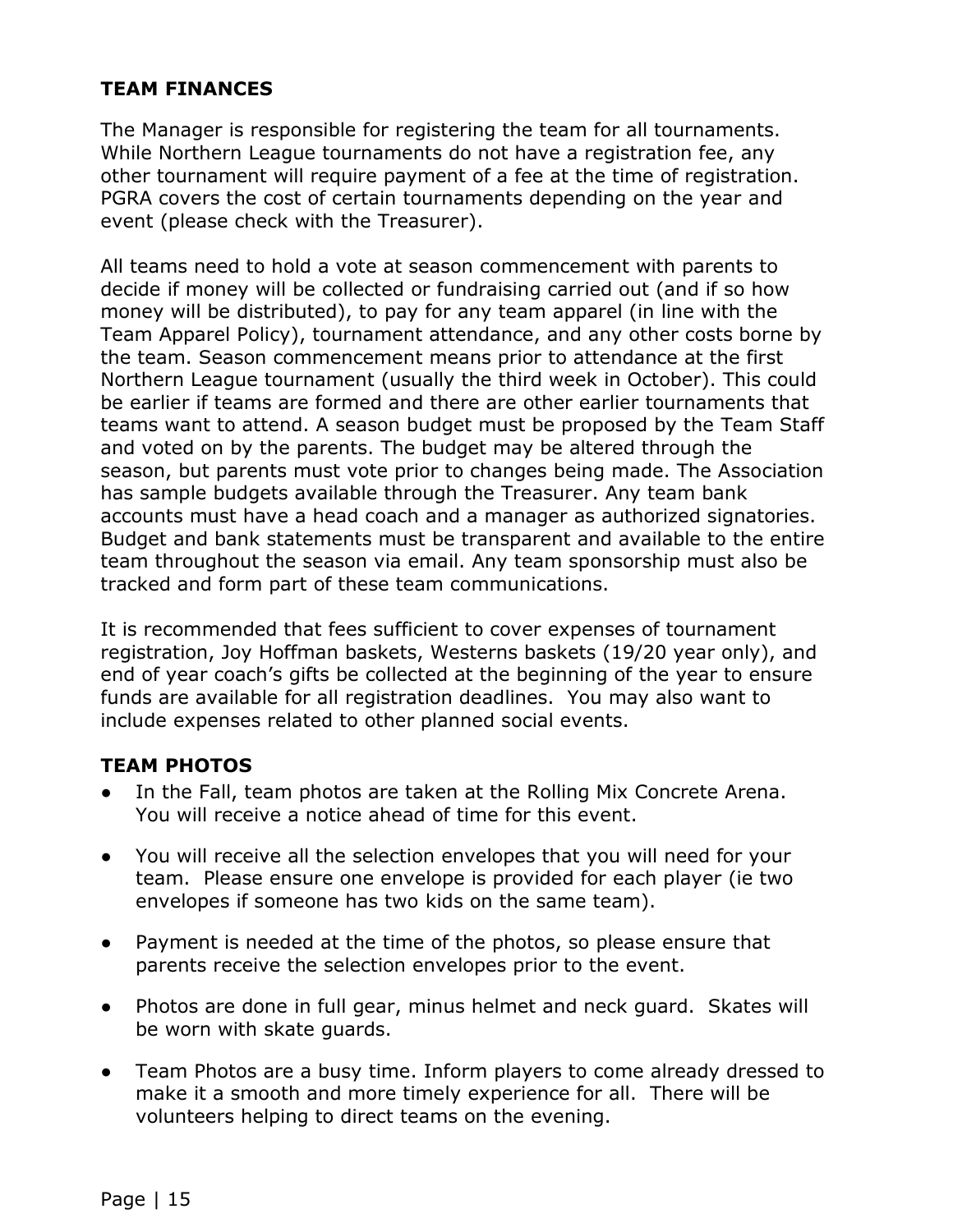## **TOURNAMENTS-General**

REGISTER EARLY (if the Coach has not already done so) on behalf of the team, as most tournaments are first come, first served. As soon as a Manager is appointed, they should ensure that the Team Staff decide on which tournaments they'd like to attend and begin the registration process. It may not be possible to complete the team roster or bench staff list if registration is done prior to the team being finalized but complete as much information as possible. Keep track of all tournaments that the team has registered for and the deadlines to update the roster and team staff and to send payment if applicable. The Team Manager should also note the deadline for withdrawal without penalty in case the team changes plans. Some other things to consider:

- Manager must notify the PGRA's President if team goes to tournaments (other than the Northern League tournaments). This is to notify Ringette BC and ensure insurance will be valid.
- Manager must notify Ringette BC and Northern League if travelling out of province. You must notify or you will not be covered by insurance.
- Hotels for Tournaments: Managers will pre-book hotel blocks for teams whenever possible. Ask the hotel for a team rate. They will give you a deadline for registering. Ask the rules for last minute cancellation or additional stay changes. You may have to play on a Friday or very late on Sunday. Try to coordinate with other team managers on this. Communicate the details to parents. Parents are to book individual rooms themselves and will pay for rooms independently. This is not the responsibility of the Manager. The block of rooms simply helps to ensure a good rate.
- Discuss with other managers re: reserving same hotel for tournaments with the other divisions (especially if families have children in different divisions) and call to do block reservations ASAP.
- Read the coaches package at tournaments and register the team. Remember to obtain the emergency sheets and contact information for any players joining your team for the tournament.
- Collect Cell  $#$ 's for tournaments if you do not always have them. This makes it much easier to get info to everyone that way and if someone breaks down or it lost they can find help. It is recommended to have a process for checking in during travel. Winter travel has resulted in families being stranded overnight on highways in the past! Many teams employ a convoy travel communication strategy when travelling.
- In consultation with your Head Coach put out a list of possible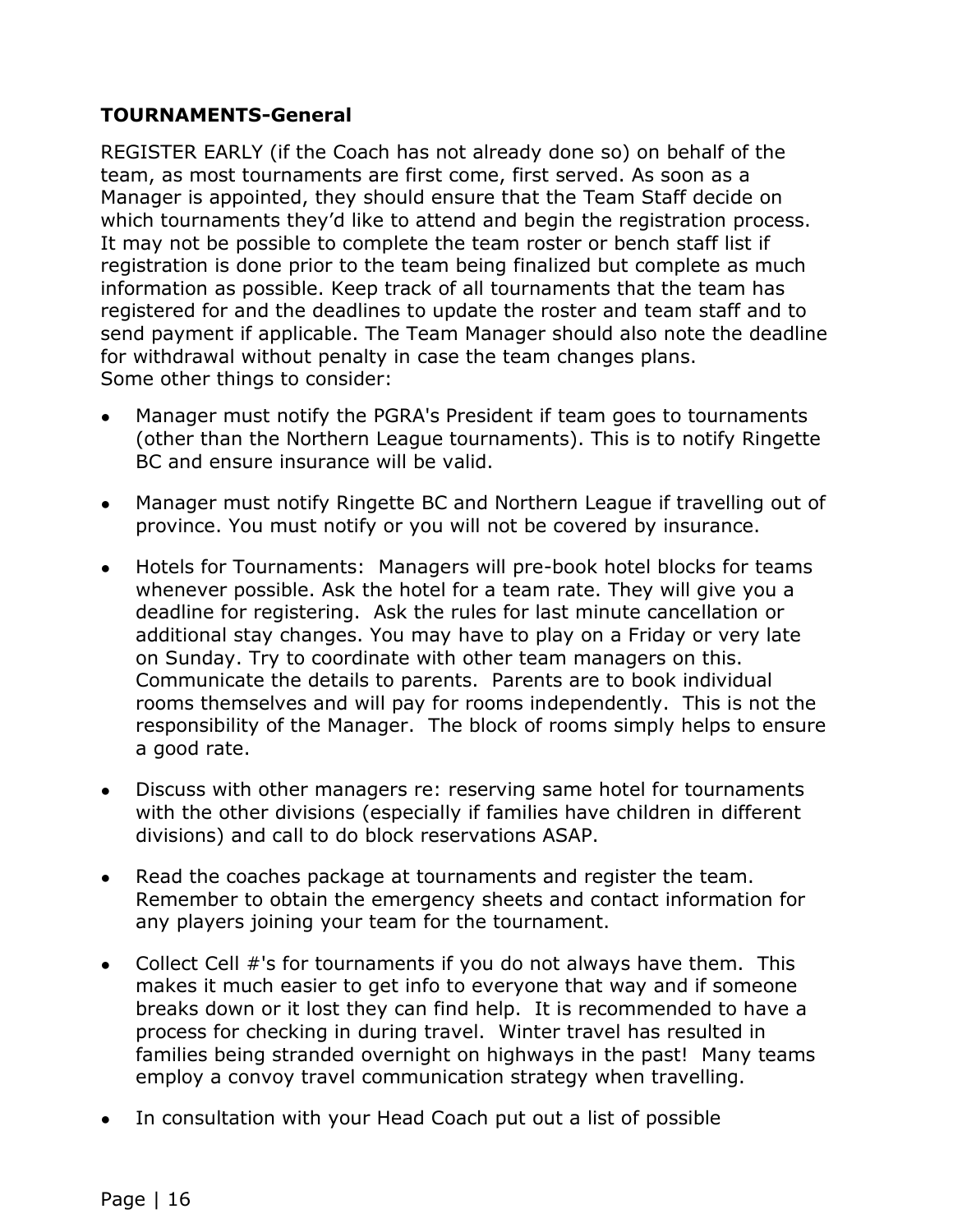tournaments at the beginning of the year to see how many are interested in attending each one and discuss the costs associated (NO entry fee for Northern League tournaments vs. the others with entry costs, not flexible sign up deadlines/ team size limitations).

- ALL Tournament ALWAYS need a female on the bench
- There are new rules regarding picking up players from other teams for tournaments now. For Club teams, the rules have relaxed and it is easier to compile a roster.
- It is a good idea to send out a reminder to all parents/guardians prior to tournaments with a: reminder to sharpen skates, wear a/the team jersey with name and sponsor bar, be dressed and ready the allotted time defined by the Coach.
- Consider sending a sign up for a nut free snack/drink/music, in addition to a scorekeeper, timekeeper, and/or shot clock operator and if needed, a female (with a completed CRC) on the bench.
- Have a list of players and jersey numbers printed for the parents and scorekeepers- also have a demo scoresheet filled out for volunteer score keepers, bring locks for change rooms.
- Have a tournament template made up so there is an easy form for everyone to see who is attending/ who is doing what (will attach a sample).
- If possible try to arrange a fun team activity outside of the games for out of town tournaments (meet at the hotel pool or at the tournament potluck, sledding, make a restaurant reservation, go to a movie/bowling etc) - Has to be booked EARLY for a big group.

### **JOY HOFFMAN (PGRA Host Tournament)**

- All PGRA teams participate in this tournament; however, each team still must register.
- Ask parents at beginning of the season of any possible sponsors parents may know of - and a list of ANY and ALL sponsors must be sent to Tournament Director for recognition as they will be listed on a poster at the tournament.
- Each team must provide a basket for the basket raffle (approx. value \$100). Sponsorship for baskets is optional. Generally, managers will ask parents to contribute at least \$10 towards the basket.
- Each team will have a volunteer time at the raffle table 50/50 draws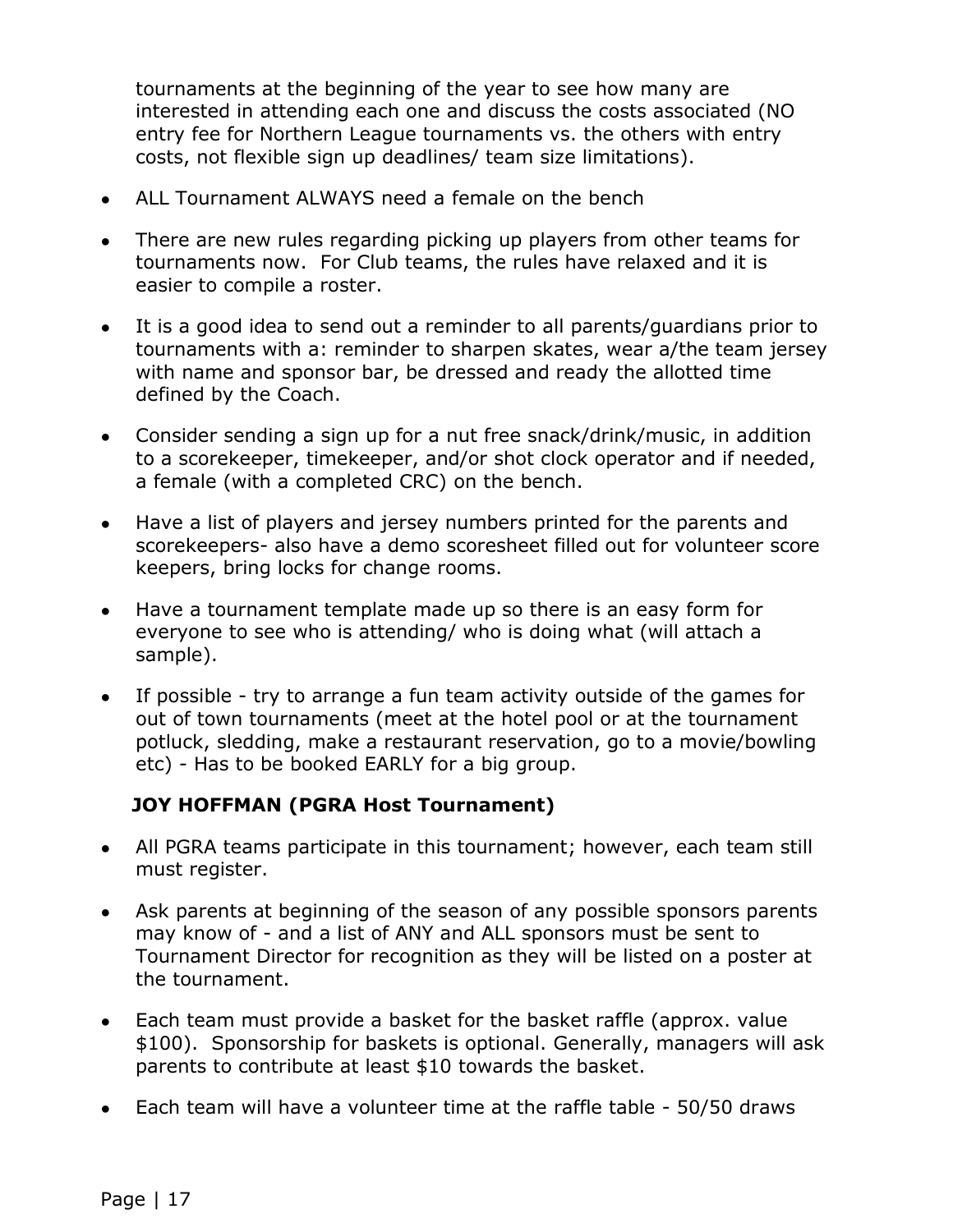and registration/basket tables. FUN1 is exempt from finding volunteers.

- You will need one (1) to two (2) parents at each game to do score keeping/ or time keeping. A shot clock operator is needed for U12 and older. Arrange this prior to the tournament. Attached is a "how to" for Scorekeeping and shot clock. Timekeeper instructions are by the clock controls at the rink.
- **•** Before your  $1^{st}$  game pick up a team box from the registration table. This will contain coach's package and swag for players which are to be given out after the 1<sup>st</sup> game.

#### **CRITICAL DATES AND EVENTS CALENDAR**

#### **SEPTEMBER 2021**

#### SEPTEMBER 24: START OF THE SEASON

- Head Coaches are selected using the Head Coach Selection and Team Formation Policy. The Head Coach then establishes the team staff (Assistant Coaches and Team Manager)
- When Manager is selected, start contacting hotels for Terrace tournament.

#### **OCTOBER 2021**

- First Week of Oct: Team formation is completed using the Head Coach Selection and Team Formation Policy and teams are communicated.
- ASAP- Head Coach (and Assistant Coaches if desired) and Manager meet to discuss plan and approach for the year regarding details outlined above, including tournaments, preferences regarding communications, finances, etc.
- Managers meeting Oct 6th via Microsoft Teams.
- Organize team meeting with parents to review plan for the year and discuss tournament commitments. (Team social with players optional.) Determine volunteer for Joy Hoffman basket creation.
- Collect fees from parents and create necessary tracking logs.
- Ensure all documentation complete for players such as emergency contact information and work with Head Coach to establish an emergency kit.
- Register for tournaments with early deadlines if team is committing to attend. Some tournaments have deadlines in early October- **Terrace October 8th deadline**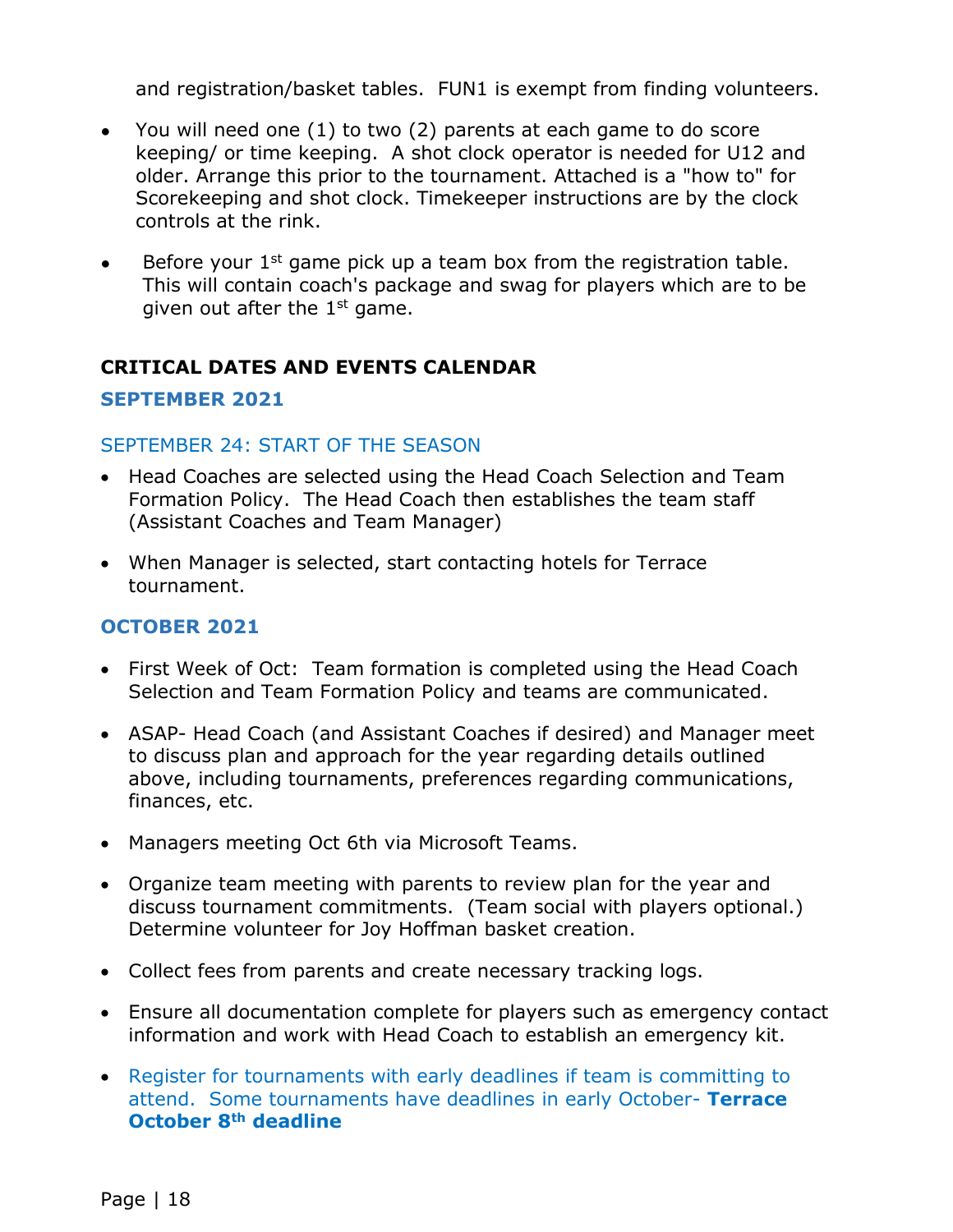- Have parent volunteers complete Criminal Records Checks ASAP. Email [info@pgringette.ca](file:///C:/Users/envir/Desktop/Ringette/info@pgringette.ca)
- Contact Sponsorship Coordinator for sponsor bars
- Contact Equipment Manager regarding jerseys and arrange to pick up set for your team. (This year [info@pgringette.ca\)](file:///C:/Users/envir/Desktop/Ringette/info@pgringette.ca)
- Distribute jerseys to players, keep record of numbers assigned to players and submit list to Registrar.
- Book hotel blocks if possible for tournaments (task can be shared with other managers).
- Oct 22-24, 2021 Terrace Ringette Tournament
- Build volunteer sign-ups for scorekeeper, timekeeper and shot clock operator (U12 and up) for game ice times. Coordinate with the other managers to determine responsibility here.
- October 28 is a 'Bring a Friend' Halloween Skates and the 29<sup>th</sup> is a Halloween Fun Skate for the FUN1/2s.

#### **NOVEMBER 2021**

- Joy Hoffman Tournament Nov 12-14, 2021. Ensure basket is ready for the Thursday evening.
- Facilitate recruitment of volunteers for Joy Hoffman raffle table, 50/50 draws and other responsibilities along with tournament coordinator and volunteers.
- Team photos will be completed in November/December- (exact date and time TBA)

#### **DECEMBER 2021**

- Santa Skate December 19th
- Houston Tournament (U12 and older) December 3-5<sup>th</sup> (Tentative)

#### **JANUARY 2022**

• Quesnel Gold Pan Tournament Jan 3-5, 2020 (Tentative)

#### **FEBRUARY 2022**

• Houston Tournament (U12 and under) Feb 28-Mar 1, 2022 (Tentative)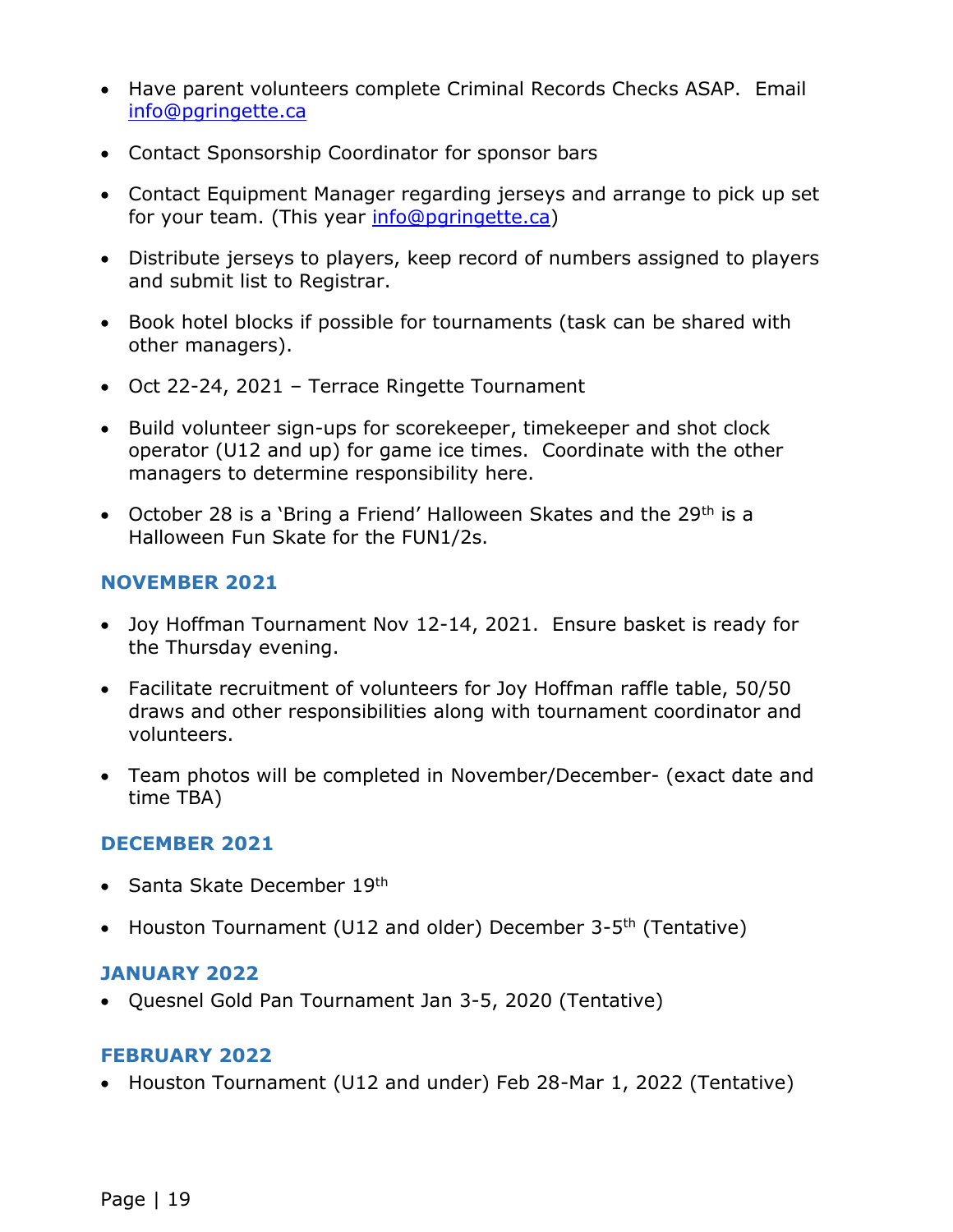## **MARCH 2022**

**-**

- Begin to plan Team Staff gifts and end of year social if desired.
- Team Staff Evaluation Form: [https://www.pgringette.ca/wp](https://www.pgringette.ca/wp-content/uploads/2019/04/team_staff_evaluation_PG_Ringette_Association.pdf)[content/uploads/2019/04/team\\_staff\\_evaluation\\_PG\\_Ringette\\_Association.pdf](https://www.pgringette.ca/wp-content/uploads/2019/04/team_staff_evaluation_PG_Ringette_Association.pdf)
- 2022 Provincial Championships (BC U14Zone, U16Z, U16A, U19A) TBD.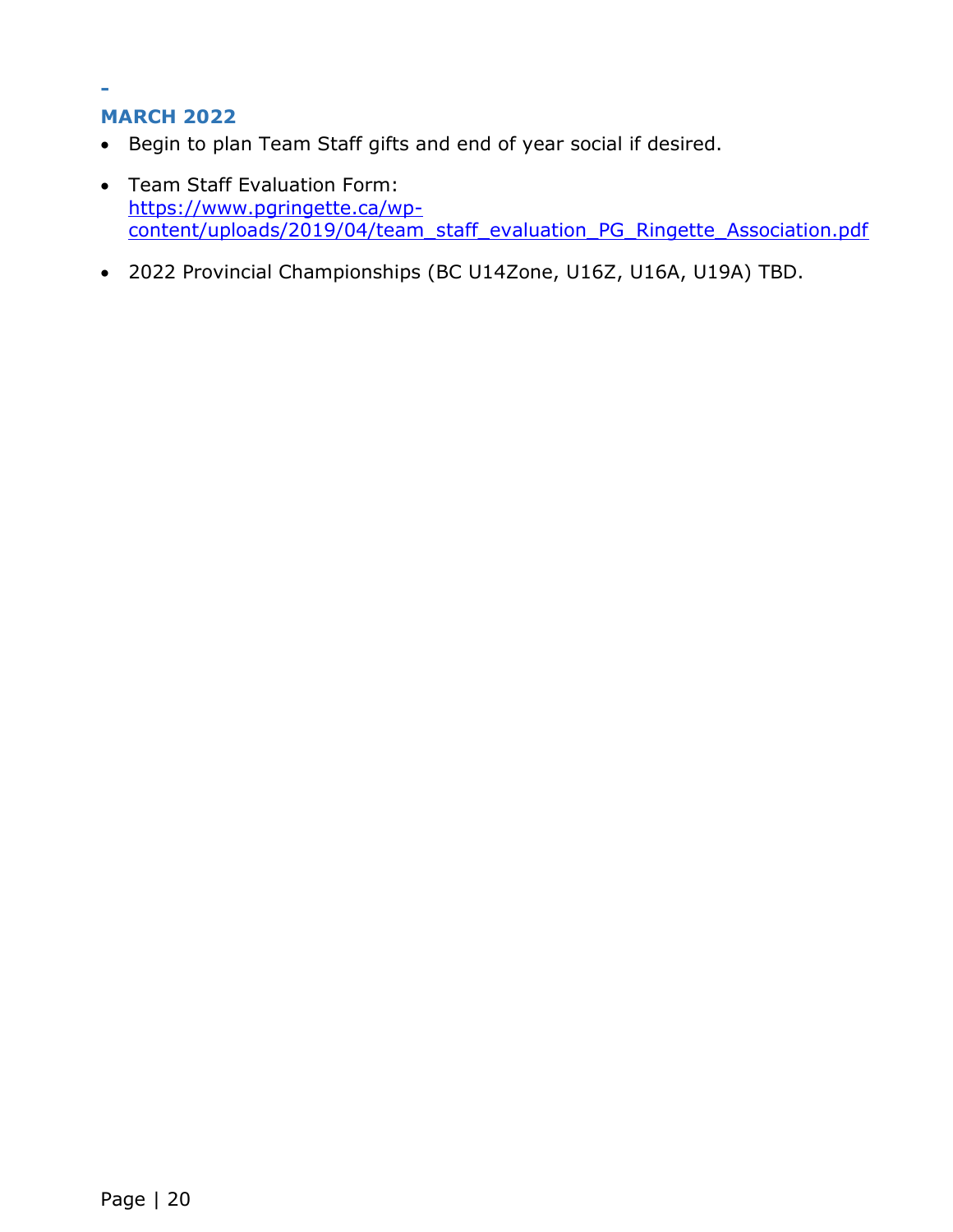### **Attachments or Useful Links**

PGRA Keep-Improve-Stop-Start Survey [PGRA Keep-Improve-Stop-Start](https://docs.google.com/forms/d/12yEZNoxSCfQ4pKq6Cw5DqHls6ua9mUA6gBbNiXevRpU/edit)  **[Survey](https://docs.google.com/forms/d/12yEZNoxSCfQ4pKq6Cw5DqHls6ua9mUA6gBbNiXevRpU/edit)** 

Criminal Record Check -ONLINE - PG Ringette website (Only takes 10 minutes) – see PGRA website homepage and contact *[info@pgringette.ca](mailto:info@pgringette.ca)* for access code. Criminal Record Check [Information](https://www2.gov.bc.ca/gov/content/safety/crime-prevention/criminal-record-check)

BCR Concussion Intervention Policy: [Concussion Intervention Policy](https://www.ringettebc.ca/wp-content/uploads/2019/08/1.12-Concussion-Intervention-Policy.pdf)

<https://www.ringettebc.ca/athletes/kids-concussions/>

BCR Athlete Medical Form: **[BC Ringette Incident Report Form](https://www.ringettebc.ca/wp-content/uploads/2017/06/Incident-Report-Form.pdf)** 

Team Staff Evaluation Form: [https://www.pgringette.ca/wp](https://www.pgringette.ca/wp-content/uploads/2019/04/team_staff_evaluation_PG_Ringette_Association.pdf)[content/uploads/2019/04/team\\_staff\\_evaluation\\_PG\\_Ringette\\_Association.pdf](https://www.pgringette.ca/wp-content/uploads/2019/04/team_staff_evaluation_PG_Ringette_Association.pdf)

#### **How to Fill out Game Sheets**

#### **Pre-Game**

#### **Coaches/Managers:**

- The home team will start filling out the game sheet, they will hand this off to the visiting team for them to complete their side.
- Teams will need to make sure certain information is filled in properly, these are: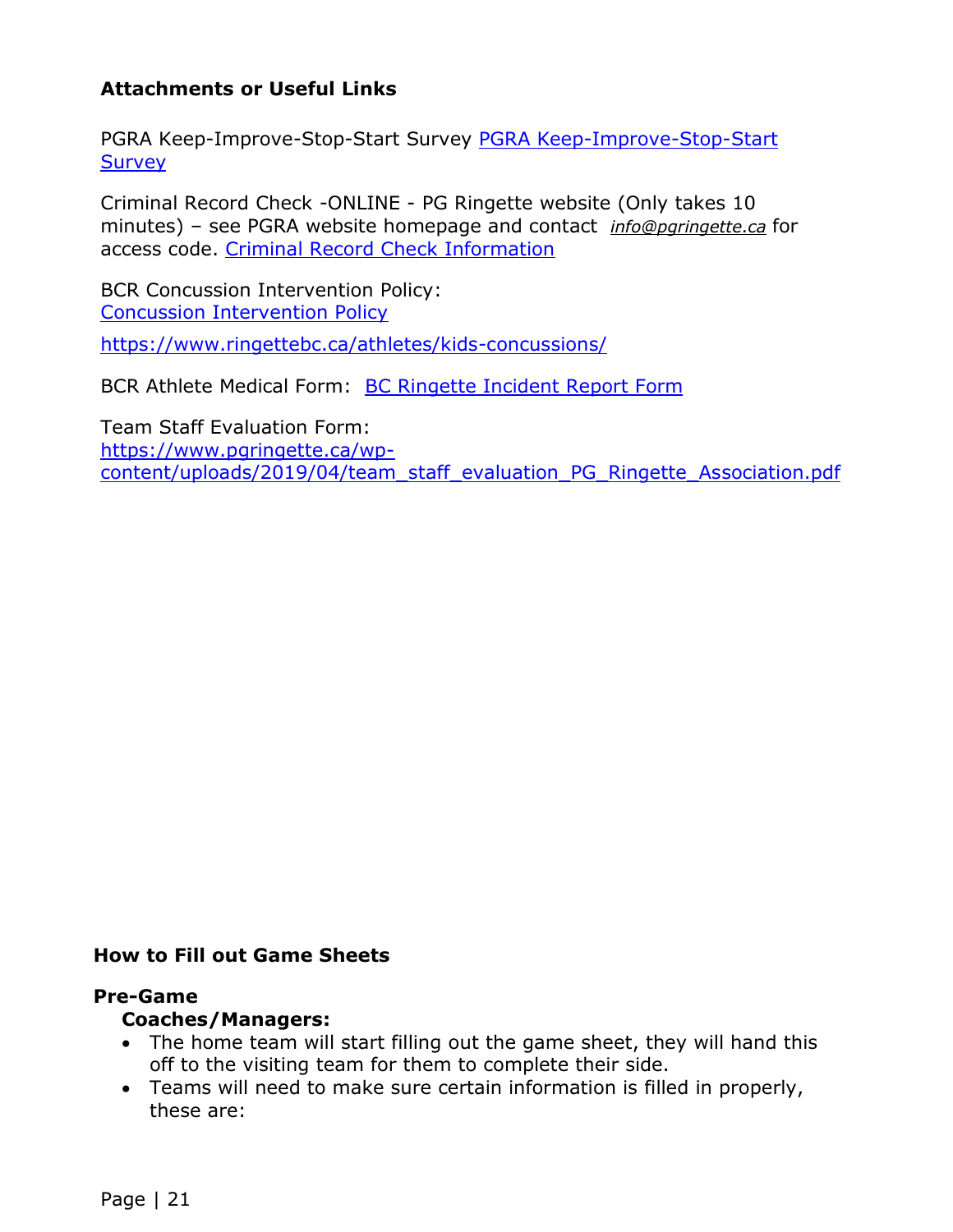- o Top right corner Game Number, League/Tournament, Date o Top Row - Home Team & Team Staff
	- 2nd Row Visitor Team & Team Staff
	- 3rd Row Division, Category, Location, Score/time/shot clock operators, Game start time
	- Colour of jersey
	- Numbers and Player names (must have the last names in full at the least)
	- Cross out any players that did not make the game

#### **Officials during warm-up:**

• Officials will check the Officials Game Sheet against the players are on the ice. They count the players on the ice, and as long as there are more on the Officials Game Sheet than on the ice, that is good. They are also checking for the Coaches.

#### **During the game**

- Score-keepers are inputting the data that the officials are communicating to them- goals and penalties. Everything on the sheet needs to be recorded top down, with all boxes used.
- Inputting Goals:
	- o Always start at the top and fill in top down
	- o There should never be ticks or checkmarks denoting goals
	- $\circ$  Listen to the official for 1, 2, or 3 numbers and then list accordingly
		- $\blacksquare$  PER– period the goal is in
		- GOAL– Jersey number of the player as indicated by the referee
		- **EXECTS- 18** ASSISTS- Jersey number of the player(s) who assisted goal as indicated by the referee
		- TIME– Write the time of the goal as per the game clock.
- Inputting Penalties:
	- o Always start at the top and fill in top down and Input all boxes, as some can be different
	- $\circ$  PER period the penalty is in
	- $\circ$  NO Jersey number of the player who received the penalty. (may not always be a player)
	- $\circ$  SERVED BY Jersey number of the player that is serving the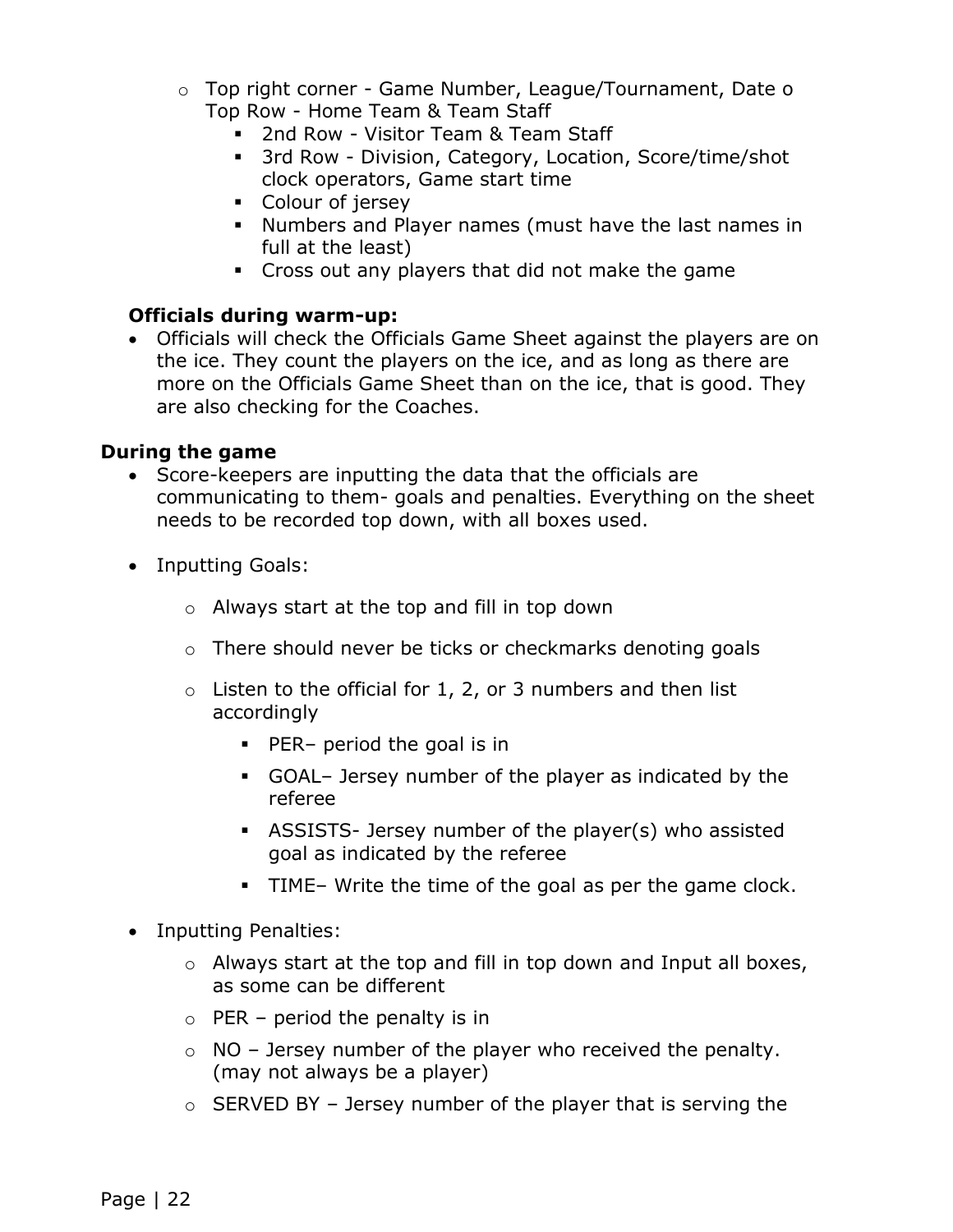penalty. In most cases it will be the same as the NO of the player who received the penalty but not always. EX – The goalie gets a penalty so another player must serve the goalies penalty.

- $\circ$  MIN How long the penalty is. It might be 2 or 4, please listen to the official for that prompt
- o REASON They are listed in the Penalty Codes section at the bottom of the sheet.  $EX - Write$  the  $#$  13 for tripping
- o TIME OFF -The time that player came to the box
- $\circ$  TIME START Write the time the penalty actually starts. In most cases it will be the same time as the TIME OFF but there are cased where the penalty will be delayed. EX- If there are 3 penalties called with a short span, the 3rd penalty will not start until the 1st penalty is complete – ask the referee for clarification if you are unsure.
- $\circ$  TIME FINISH Write the time on the game clock when the penalty finished. This is usually 2 minutes after the penalty starts or time a goal scored.
- $\circ$  TIME OUT Write the time on the game clock when the player returns to the game. This is usually the same as the time finished but not always. EX – there are 3 penalties, a penalty may expire, but that player is not allowed on the ice because there are still 2 players serving active penalties. Ask the referee for clarification.
- Inputting Time Outs
	- o There is a small square on the bottom of the penalty section for each team. Fill out the period and time on the clock that the time-out was taken.

#### **Post-Game**

- The referees will check over the game sheet after the handshake and sign the game sheet;
- You then can take the game sheet and distribute the copies. See the bottom right hand corner to see the distribution list.

### **BCR Shot Clock Rules**

The team in possession of the ring has 30 seconds to shoot or it loses possession to the other team. The shot clock is reset when:

- 1. possession of the ring changes teams;
- 2. the ring stops in the goaltender's crease, or
- 3. the ring hits the goalie.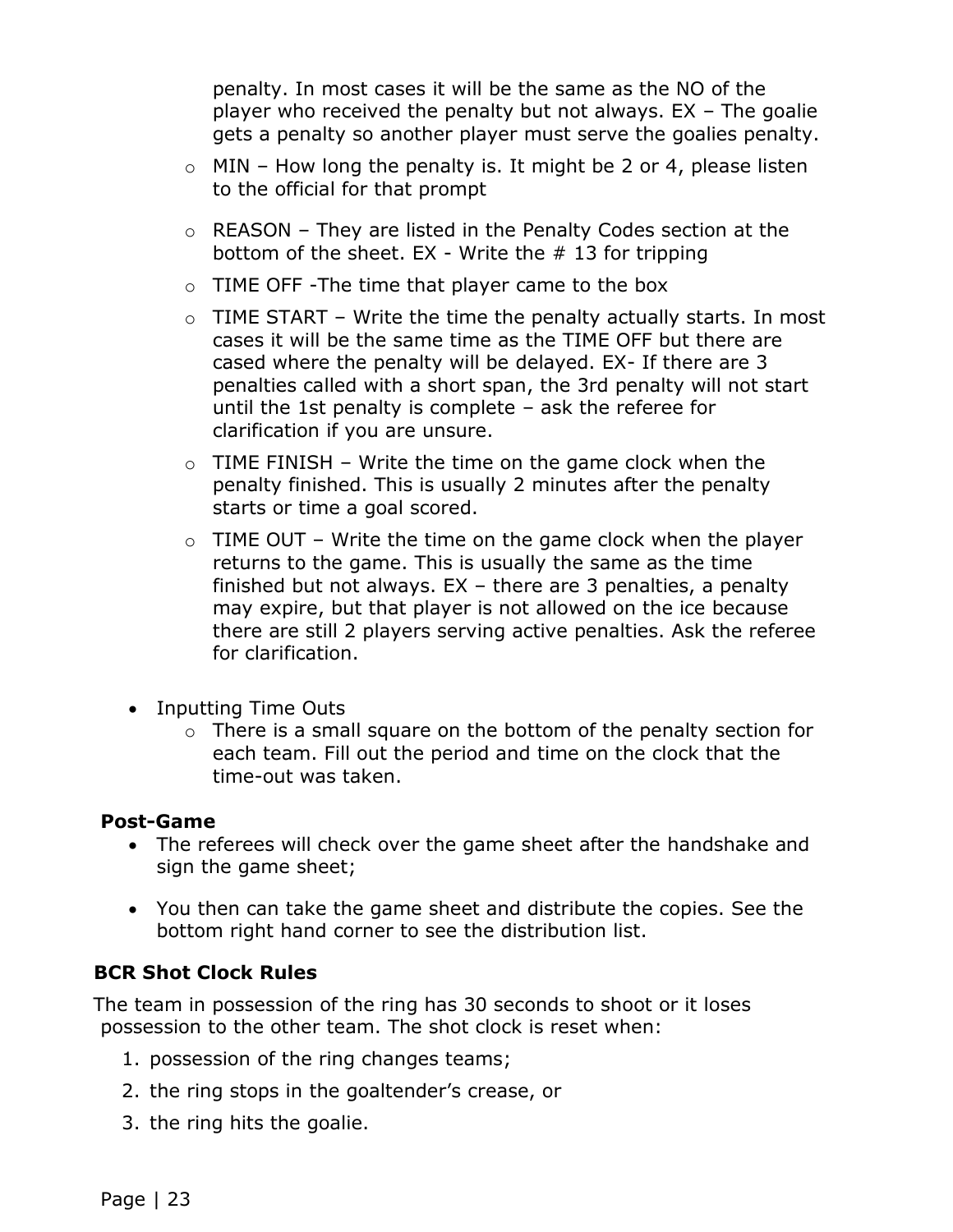**The shot clock is only applied to U12 and older.**